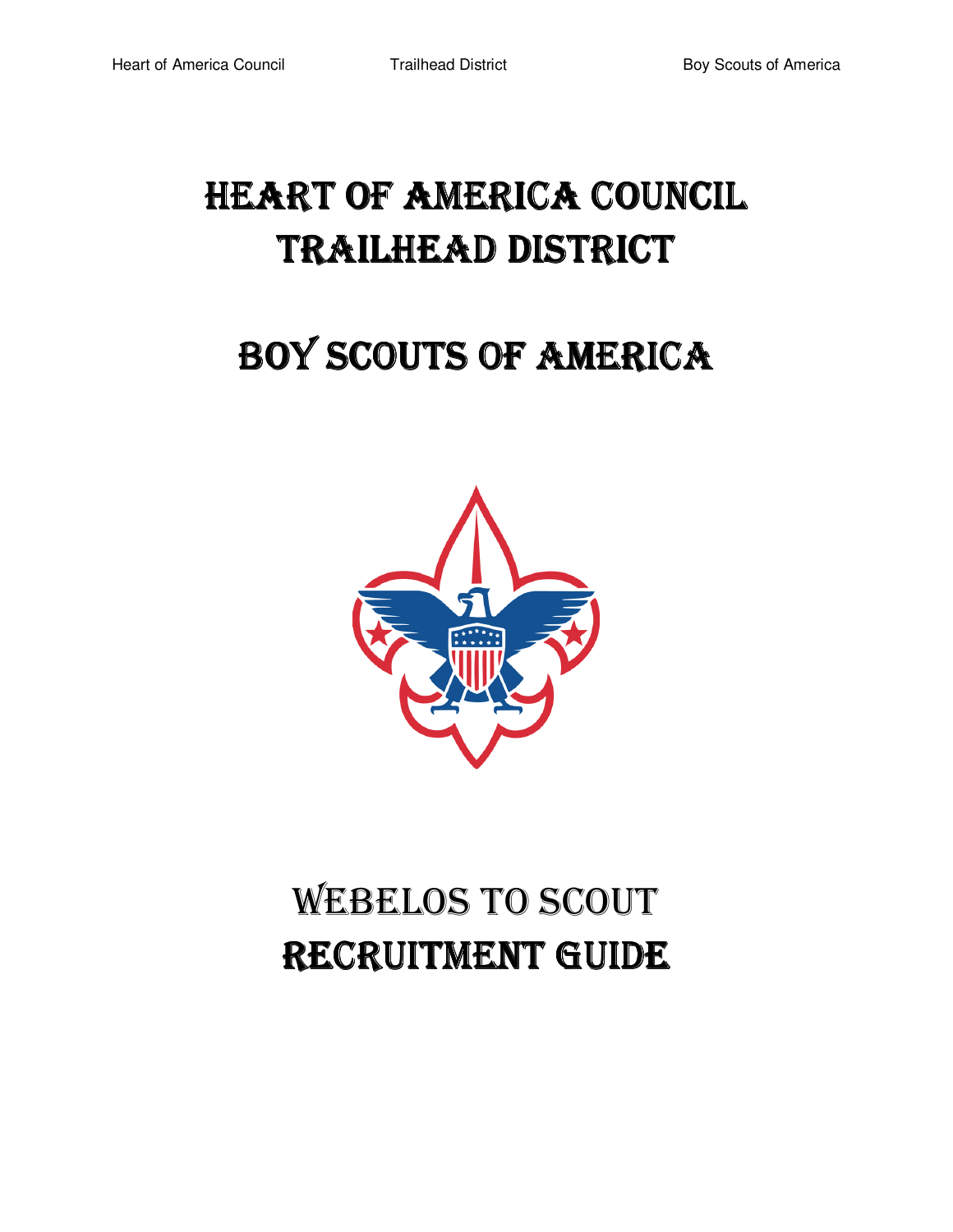## **Table of Contents**

Note: Information in this booklet can be copied as needed.

Recruitment guide available at: http://www.hoac-bsa.org/Districts/Trailhead/Membership.aspx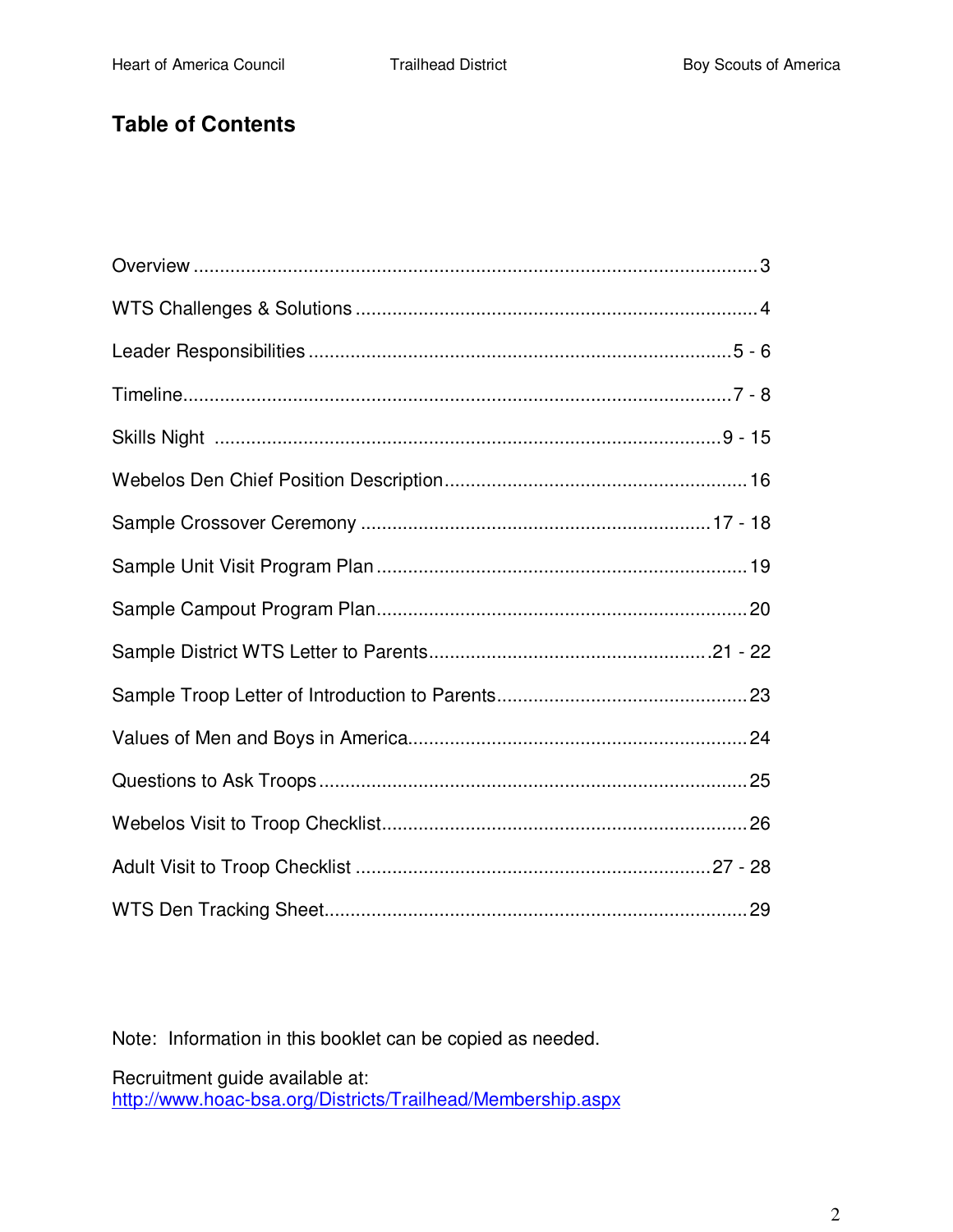## **Webelos to Scout Graduation Overview**

Boy Scouting is designed for boys' ages 11 through 17, who are old enough to be on their own in the outof-doors. While adults serve as key leaders, Boy Scouts hold leadership positions and plan the troop's program.

The passage from Cub Scout pack to Boy Scout troop should be smooth, with no time lost in between. By the time Webelos Scouts are ready to cross over, they and their families should be familiar and comfortable with the youth and adult leaders of the troop, their role in the troop and troop activities, and feel excited about beginning this new adventure. The Webelos Scout's graduation ceremony should clearly signify his graduation to a new level of Scouting, and could include the presentation of his Arrow of Light Award, a Boy Scout Handbook, and a troop neckerchief.

A Webelos Scout who has earned the Arrow of Light Award has now completed all the requirements for the Scout badge and may join a Boy Scout troop.

The key factor to improved Webelos graduation is the ongoing working relationship of the leaders of a Cub Scout pack and a Boy Scout troop. Ideally a community organization would have both a pack and a troop with leaders who work together to help move Webelos Scouts into a Boy Scout troop the same way schools move students from elementary school to middle school. Regardless of your situation, it is important that leaders take a responsibility in graduating boys from a Cub Scout pack to a Boy Scout troop even if they do not go to the troop where the volunteers are from.

There are a number of ways a pack and troop can work together to enhance the Scouting experience of their boys. To help assure maximum graduation requires cooperation between the:

- Cub Scout Pack
	- $\circ$  It should be the goal of the Cubmaster and Webelos den leaders to graduate every Webelos Scout into a Boy Scout troop. The key to accomplishing this is to begin promoting Boy Scouting when Cub Scouts are still in their Tiger, Wolf, and Bear dens, and to sell the sizzle of the great outdoors. Scouting should be viewed as an ongoing adventure, and the progression should be as normal as moving from elementary school to middle school.
- Boy Scout Troop
	- $\circ$  Boy Scout troops should assign an assistant Scoutmaster or a troop committee member to be responsible for new Scouts, which would include developing a relationship with local Cubmasters and the Webelos den leaders. This person serves as a resource during Webelos overnight activities and builds enthusiasm among boys and their parents for the exciting challenges that await them in Boy Scouting. One of a troop's greatest challenges is to make the next level of Scouting readily available for a young man once he meets the joining requirements.
- Unit Commissioner
	- $\circ$  The unit commissioner is the connecting link in the chain between the troop and the pack. Often, the same unit commissioner will serve both a pack and troop in the same community.
- District Webelos to Scout Graduation Chair
	- $\circ$  A key person to successful Webelos graduation is the district Webelos graduation chair. This person is a member of the district membership committee and is charged with making sure every Webelos Scout is given an opportunity to join a troop.

The information contained in this guide and on the Council website at http://www.hoac-bsa.org/Districts/Trailhead/Membership.aspx Additional resources can be found on the National Council website at www.scouting.org/boyscouts/improvedwebelostransition.aspx .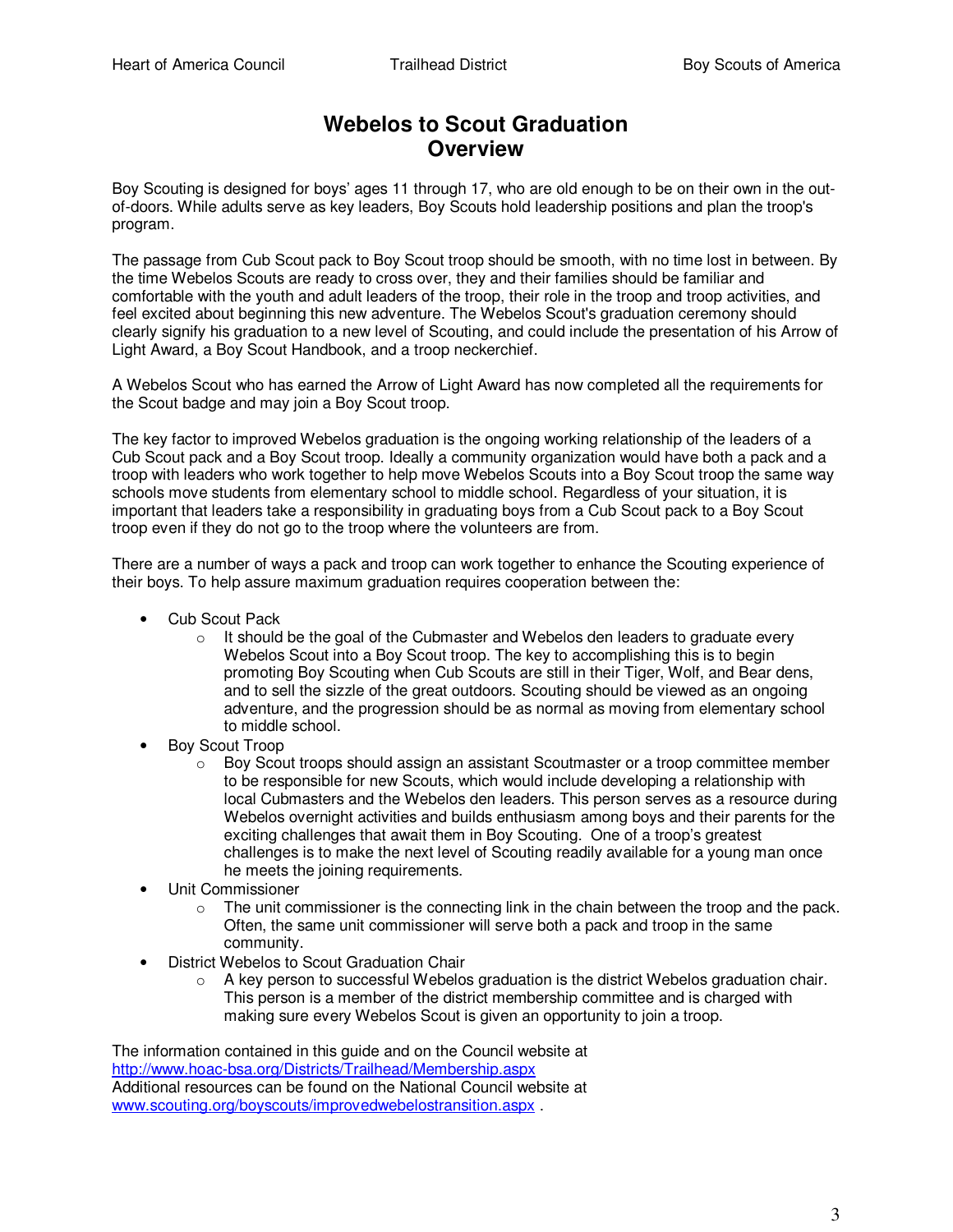## **Webelos to Scout Graduation Challenges & Solutions**

An effective Webelos to Scout Graduation plan is essential for retaining our current Cub Scouts by moving them up into a Boy Scout troop. The graduation from Cub Scouts to Boy Scouts is where we lose a large percentage of our membership. This is due to a number of factors. To have an effective plan, each of these reasons needs to be addressed. Below are some reasons why Webelos do not graduate and how they can be overcome.

- Youth, after being in the Cub Scout program for up to 5 years are tired of the program. They do not have an understanding of the Boy Scout program and that it is truly different than Cub Scouts.
	- $\circ$  Invite the Webelos den to attend at least 1 troop meeting, Skills Night, and 1 campout during their  $5<sup>th</sup>$  grade year.
	- $\circ$  Have the Webelos II dens between their 4<sup>th</sup> grade and 5<sup>th</sup> grade year have a "field trip" to Camp Naish or the Bartle Scout Reservation for one day during the summer. Have someone from your troop give them a tour of camp.
	- $\circ$  Conduct "Webelos Talks" within the Webelos dens telling them about the fun and exciting things they get to do within your troop. Share your annual program plan of outdoor adventure including monthly campouts, canoe trips, backpacking trips, etc.
	- $\circ$  Assign a den chief from your troop to each Webelos den. This den chief ideally would serve at the ""Troop Guide" once this group moves up into your troop.
- Webelos Leaders know little about the Boy Scout program and are not encouraging their boys to move on. They see it as an end of their volunteer involvement in Scouting.
	- o Talk to the Webelos leader early on about the Boy Scout program. Invite them to be an Assistant Scoutmaster within your troop for the new boy patrol.
	- o Encourage the Webelos leader go through Scoutmaster Leader Specific Training and Outdoor Leader Skills while still in Cub Scouting.
	- o Invite the Webelos Leader and den to participate in troop campouts.
	- o Have leaders within the troop help the Webelos leader teach the activity pins.
- More activities competing for time.
	- $\circ$  "Build it and they will come". A well-planned program full of outdoor adventure will attract youth. Communicate your troop annual program plan to the Webelos and their parents early on. Invite them to participate in activities with your troop. If they see the fun and adventure firsthand, they will pick our program over someone else's.
	- o Talk to the parents about the "Values of Scouting". Scouting teaches leadership skills, problem solving skills, communication skills, ethical decision-making, and more. Share the Harris Study "The Values of Men and Boys in America" to show Scouting's importance over sports and other youth activities.
- Boy Scouting is not seen as "cool" among their friends.
	- o Most youth think camping, canoeing, rock climbing and rappelling, backpacking, swimming, and sports are cool. Communicate your well-planned annual program plan to the Webelos and their parents. Sell the program!
- They are not asked.
	- $\circ$  Many times a Webelos and his parents are simply not asked to join a troop. Studies show that a boy has to be asked 6 times to join before he feels invited.
	- $\circ$  Have your new Scout patrol "mentor" a Webelos II den. Encourage them to finish their activity pins, invite them to troop campouts, and personally invite them to join the troop.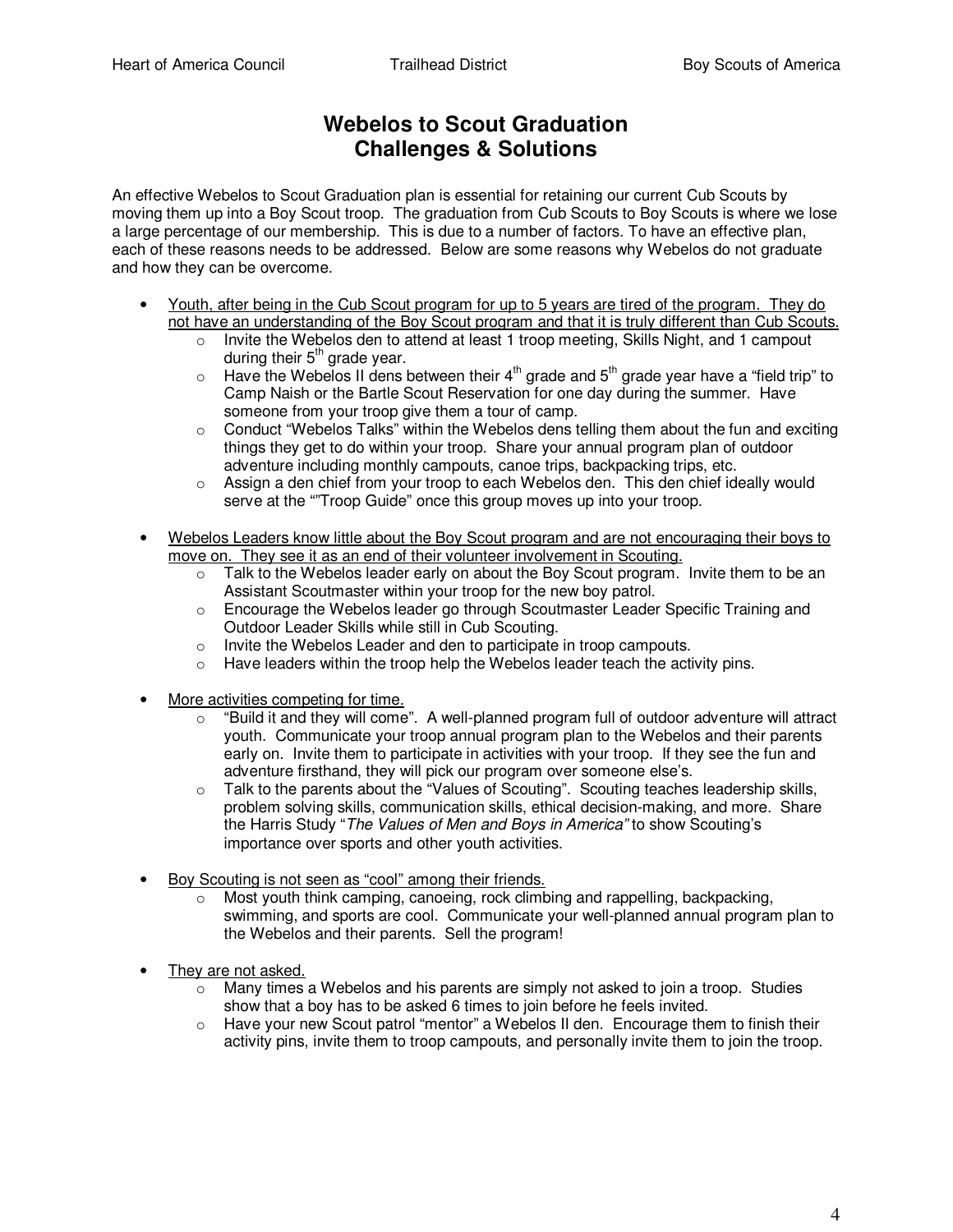## **Webelos to Scout Graduation Pack and Webelos Den Leader Responsibilities**

- Develop a working relationship with the leadership of a Boy Scout troop or troops in the community. Most troops should have either an assistant Scoutmaster or a committee member assigned to new Scouts. Your unit commissioner can help put you in contact with troop leaders.
- Compare calendars of troop and pack activities to coordinate activities. Community events can be done together, and planning can help prevent conflicts in use of equipment and facilities.
- Work with troop leaders to secure den chiefs for each Webelos den and Cub Scout den.
- Work with troop leaders to plan and conduct Webelos overnight activities.
- Work with troop leaders to plan visits to troop meetings, Skills Night/New Parent Orientation and summer camp. Never show up without first calling in advance.
- Invite the Scoutmaster and troop youth leaders to special pack activities. This will help create familiarity and a level of comfort for the Webelos Scouts and their parents as they ease into the troop.
- Plan a meaningful crossover ceremony at the pack's blue and gold banquet. Include troop leadership to be present to accept the Webelos Scouts as they graduate to Boy Scouts.
- Webelos den leaders should be strongly encouraged to move into the troop with the boys, either as assistant Scoutmasters or troop committee members. This will give the new Scouts a familiar face at troop meetings and a connecting link to Boy Scouts.
- If a troop does not exist in your community, discuss with the head of the pack's chartered organization the possibility of organizing a troop. A graduating Webelos den can form the nucleus of a new troop.

## **Webelos to Scout Graduation Troop-Scoutmaster Responsibilities**

- Select Scouts to serve as den chiefs for each Webelos Scout den and Cub Scout den. Arrange for Den Chief Training.
- Serve as a resource for overnight activities. The troop can be of service to provide equipment, leadership, and logistics for Webelos parent-son campouts.
- Conduct an orientation in the Bear Cub Scout dens to explain the changing role as boys become Webelos Scouts. Explain how being a Webelos Scout will help prepare them for Boy Scouts.
- Webelos den-Scout troop campouts should show Webelos Scouts and their parents what to expect when they move into the troop. The troop should cook and camp by patrol, and use skills in which the Webelos Scouts can participate.
- Arrange for Webelos dens to visit a troop meeting, Skills Night/New Parent Orientation and summer camp. This should be planned several weeks in advance.
- Provide each Webelos Scout with a copy of the troop's activities and calendar for the upcoming year.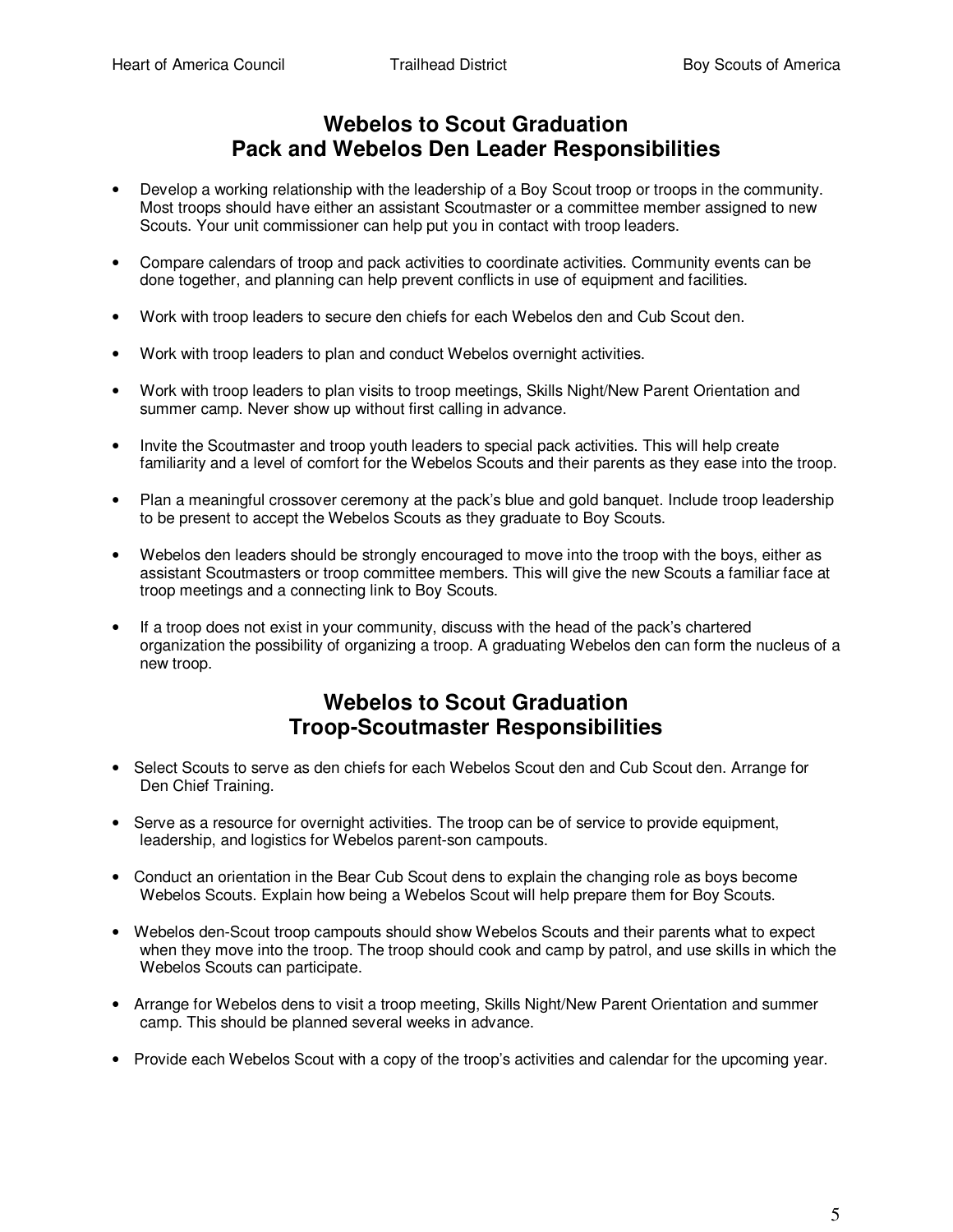- Work with Webelos den leaders to encourage them to plan to move into the troop with their Webelos Scouts and to serve either as committee members or assistant Scoutmasters.
- Conduct a Scoutmaster conference under the guidance of the Scoutmaster or the assistant designated by the Scoutmaster. This conference should cover the Scout Oath and Law, the advancement program, troop camping, the patrol method, summer camp, and personal equipment. (See Scoutmaster Handbook, pages 136-139.)
- Work with the Cubmaster in planning a meaningful crossover ceremony at the pack's blue and gold banquet. Coordinate the ceremony and arrange for each Webelos Scout to receive a troop neckerchief and a Boy Scout Handbook or other token of the troop.

### **Webelos To Scout Unit Commissioner Responsibilities**

- Be a catalyst in developing good relationships between troop and pack leaders.
- Promote communication by scheduling a meeting of key volunteers.
- Help plan a Webelos den visit to a troop meeting, Skills Night/New Parent Orientation, summer camp and other joint activities.
- Keep the pack and troop on schedule as plans develop for the crossover ceremony at the blue and gold banquet.
- Attend the crossover ceremony.
- Be sure new Scouts have a copy of the troop's activities, and that they know when and where the troop meets.
- Work with the pack and troop in their charter renewal process to help ensure Webelos Scouts are moved from pack rosters to troop rosters.
- Work with the Webelos graduation chair to follow up on boys who have not yet joined a troop. Make sure they are invited to join a troop.
- Be sure Webelos Scouts join a troop in time to prepare for Boy Scout summer camp.

## **Webelos to Scout Graduation District Webelos Graduation Chair Responsibilities**

- Contact all packs in early fall to update a list of all fifth-grade Webelos Scouts.
- Coach Cubmasters, Webelos den leaders and Boy Scout leaders in the graduation process at roundtables, training courses, and through personal contact.
- Report to the membership committee chair, and keep the district committee informed.
- Track and maintain records of Webelos graduation by using a wall chart that lists the graduation record of each pack.
- Work with unit commissioners to follow up on Webelos Scouts who have not joined a troop.
- Work toward 100 percent Webelos graduation.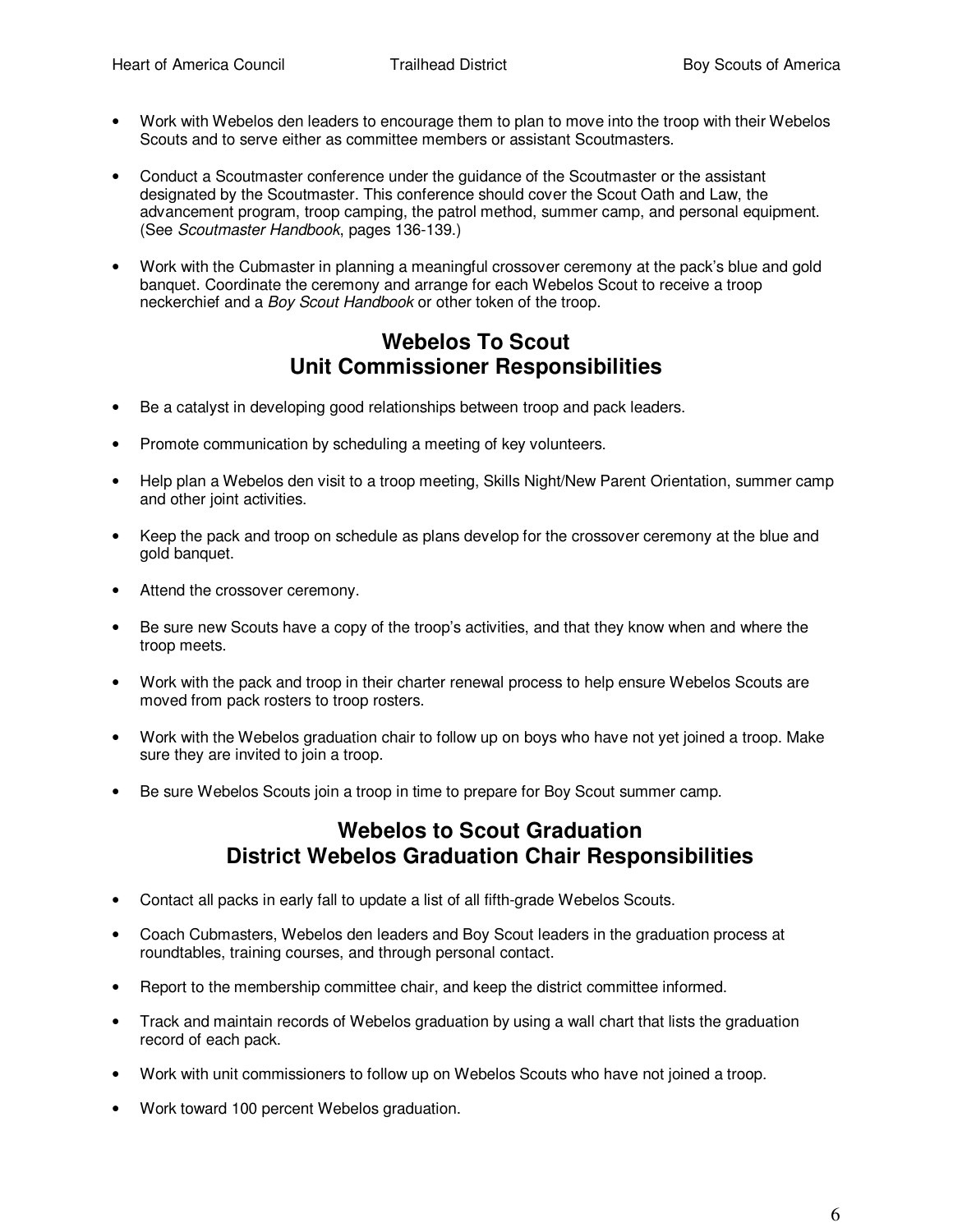## **Webelos to Scout Graduation Timeline**

We have heard time and again that if you "fail to plan, you plan to fail." This proverb holds true for many Scouting activities—camping trips, meetings, fundraisers and even Scoutmaster Minutes. Our volunteer leaders go through hours of training so that they are prepared to do their jobs well if and when the need exists. In much the same way, it is helpful for us, the Webelos to Scout graduation team, to have a plan to get boys from Cub Scouts to Boy Scouts. The timeline below will give you key benchmarks and tasks to keep in mind for each month of the graduation cycle.

June/July

- Troop leader ensure that all new Boy Scouts (former  $2^{nd}$  year Webelos) attend summer camp
- Troop leader and Senior Patrol Leader visit their affiliated Webelos den(s) at Webelos Adventure Camp
- Webelos den visits their affiliated troop at Boy Scout summer camp
- After consulting with Pack Leaders, the troop appoints Den Chiefs for Webelos dens'
- District updates contact information for troops, new second year Webelos Scouts and pack leaders
- District graduation team mails letter to parents of new second year Webelos Scouts

July

- Troop leader hold informal individual conferences with parents of new Boy Scouts to provide an opportunity for feedback on troop and patrol operations
- Troop leader continue to work closely with the new Boy Scouts in an effort to instill selfconfidence and comfort in participation within the patrol and troop
- Troop leader/Commissioner/WTS Chair get names, addresses and phone numbers of secondyear Webelos Scouts, record the information on the Webelos to Scout Tracking Form

#### August

- If the troop has a website, develop slide show or video with summer camp photos
- Mail introductory letter from troop to Second-Year Webelos Scouts
- Put Webelos on list to get troop newsletter
- Webelos leader/troop leaders plan joint patrol/den, troop/pack activities
- Troop leader plan for den visits in November to present program calendar

#### September

- Troop leader/Webelos leader continue planning joint activities
- Troop has a strong showing at Boy Scout Camporees, Cub Scout events for Cub Scout observation (entire troop should attend)

#### **October**

- Troop conduct joint camping trip and skills night with Webelos den
	- During these activities, explain to Webelos Scouts the Patrol Method, and point out examples of how it is being used
	- Let Webelos Scouts participate just as the Boy Scouts, within BSA guidelines

#### November

- Webelos leader contact any Webelos that have stopped coming to meetings
- Troop leader presents program calendar at a Webelos den meeting
- Troop leader makes sure Den Chiefs register for and attend training at University of Scouting
- Webelos and Troop leaders attend the District's Meet the Troop Night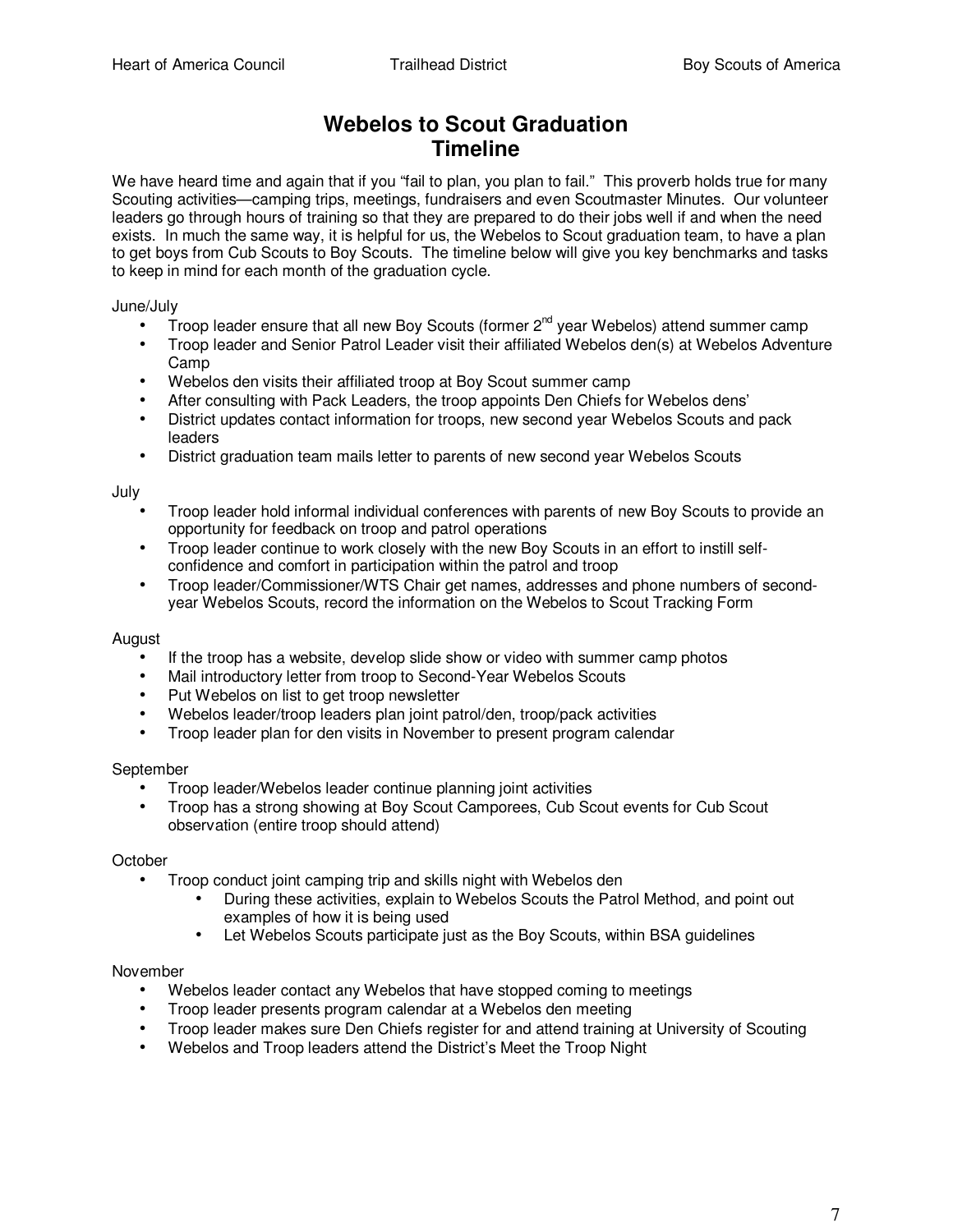#### December

- Troop leader/Webelos leader set a date and invite Webelos Scouts and their parents to visit a troop meeting in January
- Troop leader follows up the invitations with personal phone calls to the parents of the Webelos **Scouts**

January

- Troop leader attend a meeting of first year Webelos Scouts to introduce them to Boy Scouting
- Host second year Webelos Scouts and their parents at a troop meeting and ask them to commit to joining the troop
- Plan a bridging ceremony for the Blue and Gold Banquet in February to welcome graduating Webelos Scouts into their new troop

#### February

- Troop leader/Webelos leader schedule a skills night for March / April for Webelos, prospective new Scouts and their parents
- Hold the bridging ceremony at the Blue and Gold Banquet
- Troop leader recruits parents of new Scouts to become Assistant Scoutmasters or Troop Committee Members.

#### March

- Ensure all second year Webelos have officially joined Boy Scouts. Webelos can transfer into Boy Scout troops in March for \$1.00
- Plan a May troop activity for new Scouts to get them involved with their new Troop
- Make sure Troop Guides and Patrol Advisors are clear on their responsibilities regarding the new **Scouts**

#### April

- Webelos Graduation Team follow up with any Webelos Scouts who have not joined a Boy Scout troop
- Conduct skills night for first year Webelos and a concurrent informational meeting for parents (invite them to summer camp for one day) Follow up with all new Boy Scouts to ensure they are going to summer camp
- Conduct summer camp orientation to encourage Troop and especially new Boy Scout involvement.
- Troop leaders be certain new Boy Scouts know where they can turn for help by giving them time to become familiar with their Troop Guide and Patrol Advisors

#### May

- Sponsor a troop activity that focuses on new Boy Scouts, work closely with new Scouts and parents after their graduation to the Boy Scout troop, ensuring their needs are met and that their move has been natural and fun
- Troop leader works on rank advancement with new Scouts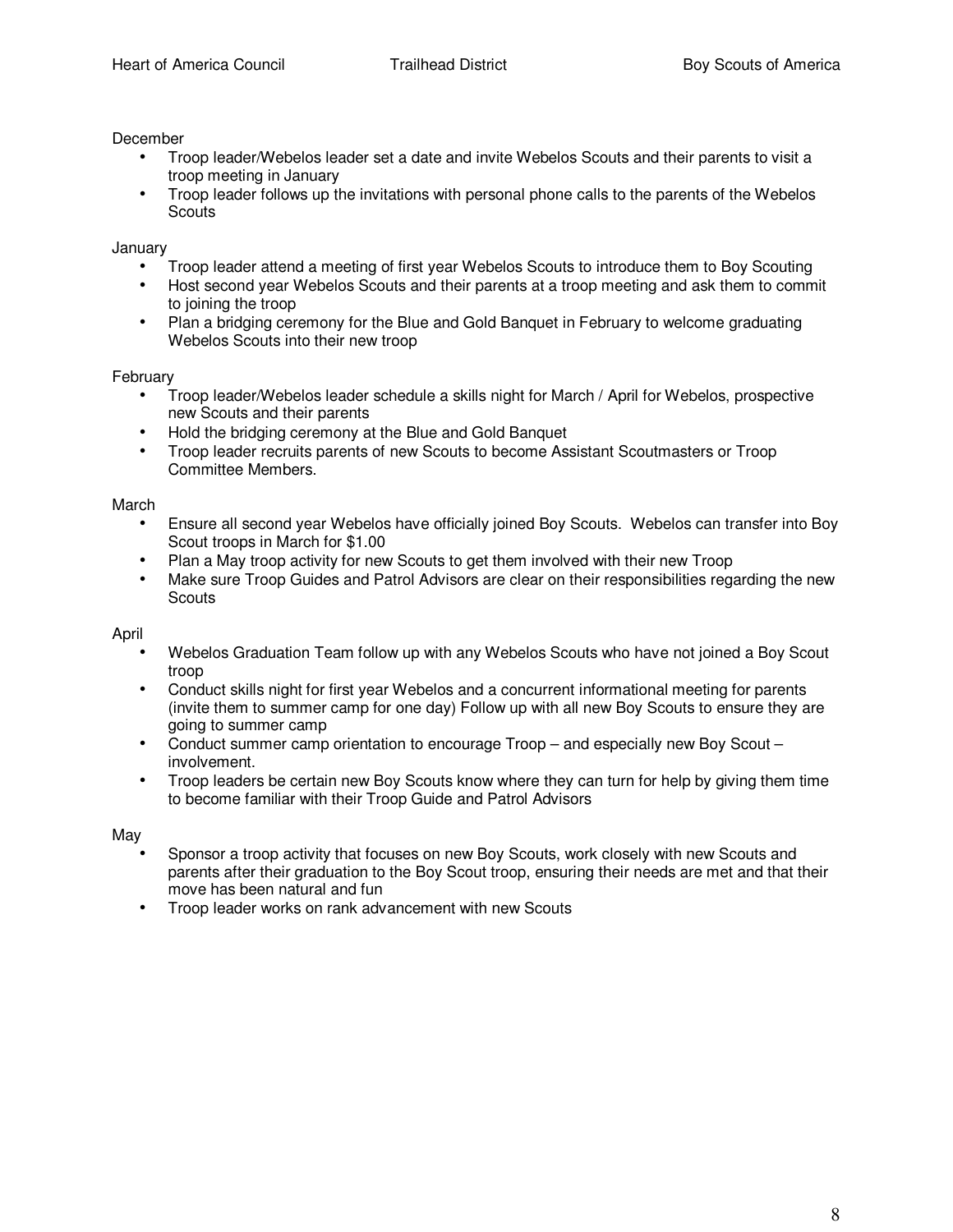## **SKILLS NIGHT/New Parent Orientation**

#### **Skills Nights/New Parent Orientation**

Each spring and fall the troop should host a Skills Night for Webelos in conjunction with a parent orientation for their parents. The Skills Night should include hands-on, Scout skill oriented activities for Webelos, and "showcase" your troop's programs and inform Scouts and their parents about the Boy Scout program. A suggested back dater and agenda for the troop Skills Night is in this manual and on the Council web site. In addition to inviting Webelos Scouts and their parents to the Skills Night, troops should also use these events as opportunities for recruiting new Scouts and/or inviting back Boy Scout aged youth who are no longer registered.

The advancement program in Boy Scouts is boy-driven. While this means that a boy could join a Boy Scout troop at any point during the year, many troops have found that it is easiest to have new boys join their troop at the same time as when the Webelos crossover. This timing allows for all new youth to be trained in the ways of the troop and keeps all of the adult leaders focused on helping boys attain the First Class rank within their first year of being in the troop. In addition to making it easier for the volunteer leaders, this timing also allows for the brand new Boy Scouts (the second year Webelos Scouts that just crossed over) to invite their friends to join Scouting with them.

The backdater below and agenda on the next page will assist your unit in planning a successful Skills Night that the boys in your community will not soon forget.

## **TIMELINE**

**Recruiting Event minus 4 weeks** – Scoutmaster sets "Skills Night" date. Invite first and second year Webelos den(s) to participate, Webelos Scouts, leaders and parents should attend the Skills Night. Share the Skills Night program materials with the troop's youth leadership to prepare and practice for the Skills Night. The District Membership team can provide contact information for Webelos den leaders and Scouts. The Skills Night is a good opportunity to recruit youth who are not currently registered in Scouting, lists of separated Scouts and lists of potential new Scouts from High Adventure Surveys may be obtained from your District Scout Executive. You may also choose to conduct a peer to peer recruiting campaign.

**Minus 1 week** – Scoutmaster confirms Webelos II den will attend school night. During the patrol meeting part of the troop meeting, review the names that your troop brainstormed during summer camp, list of separated Webelos, list of separated Boy Scouts, and names from High Adventure Surveys. Have each Scout sign up to personally invite one or two boys on the list to the Skills Night. Review and plan the Skills Night program. Make assignments to youth and adults. Provide Boy Scout recruiting fliers to schools and church bulletin inserts highlighting your troop's programs and inviting youth to the Skills Night.

**Day of event** – Make fun, exciting, and hands on.

**Within 1 week** – Boys should attend 1<sup>st</sup> troop meeting to prepare for 1<sup>st</sup> campout, get an introduction to some of the requirements for Tenderfoot, and introduce the patrol method. A sample agenda for this meeting and sample personal equipment list is included in this guide. Follow up with any guests who were suppose to attend but did not and invite them to your troop meeting.

**Within 2 weeks** – first outing (sample agenda for the first campout is included in this guide).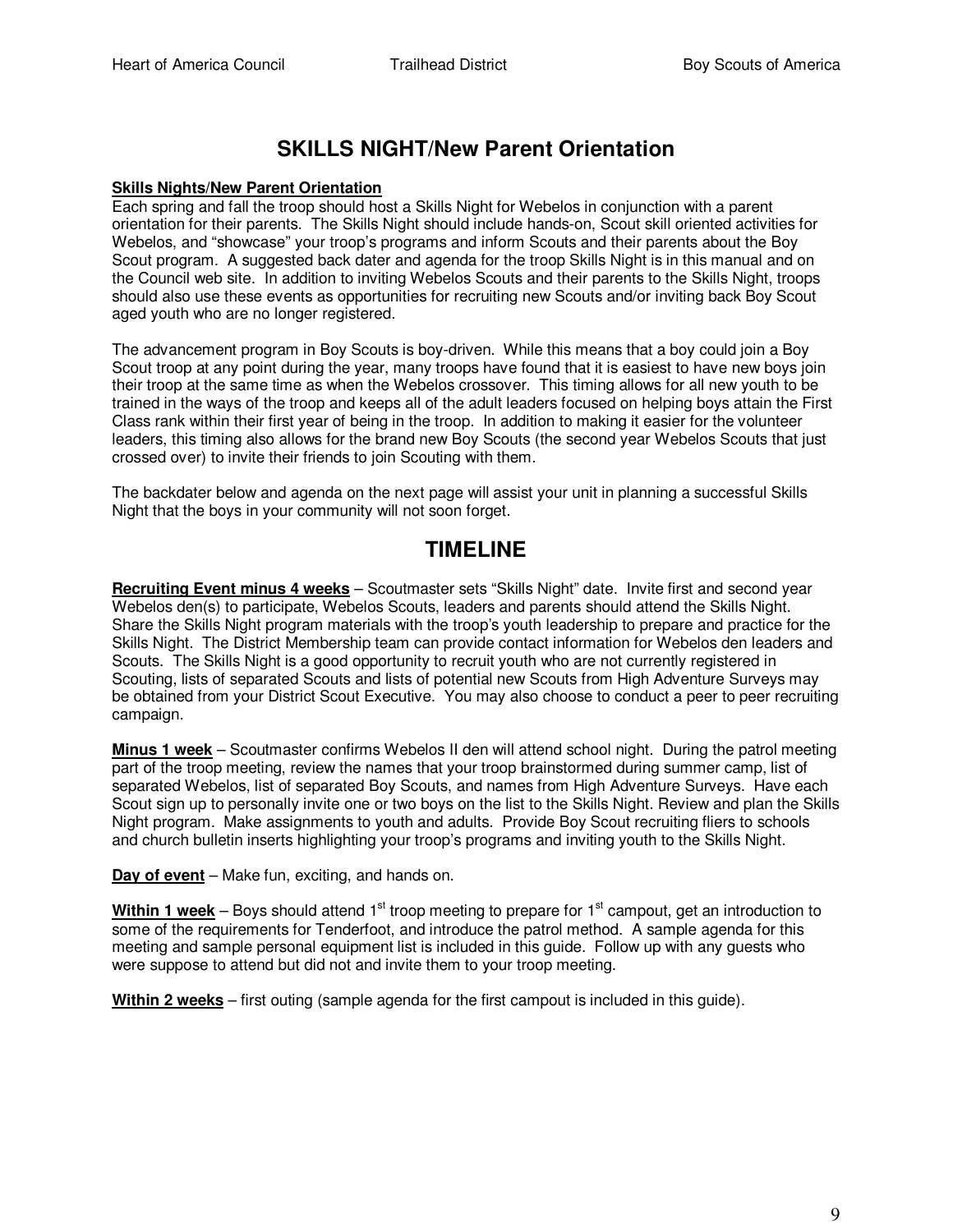# **Troop Skills Night Agenda**

## 1. Pre-Opening

- Conduct a simple action game for early arrivals.

## 2. Opening

- Flag Ceremony **\_\_\_\_\_\_\_\_\_\_\_\_\_\_\_\_\_\_\_\_**
- Welcome to the guest **\_\_\_\_\_\_\_\_\_\_\_\_\_\_\_\_\_\_\_\_**

## 3. Activity Time

- A. Skill time for youth **\_\_\_\_\_\_\_\_\_\_\_\_\_\_\_\_\_\_\_\_**
	- Hot spark
	- Knot relay
	- Map and Compass
	- Initiative Games
	- First campout equipment list demonstration

## **B.** Parent Orientation

- Explain the ideals and values of Scouting
- Introduce the troop leadership and its organization.
- Distribute the troop calendar.
- Explain the summer camp opportunity.
- Thoroughly explain the costs of troop membership.

## 4. Joining Process

- Youth and parents complete applications to join Scouting.
- Announce information about the next troop meeting.

## 5. Closing

- Scoutmaster's Minute Scoutmaster
- Closing Ceremony **\_\_\_\_\_\_\_\_\_\_\_\_\_\_\_\_\_\_\_\_**

6. Refreshments (Optional)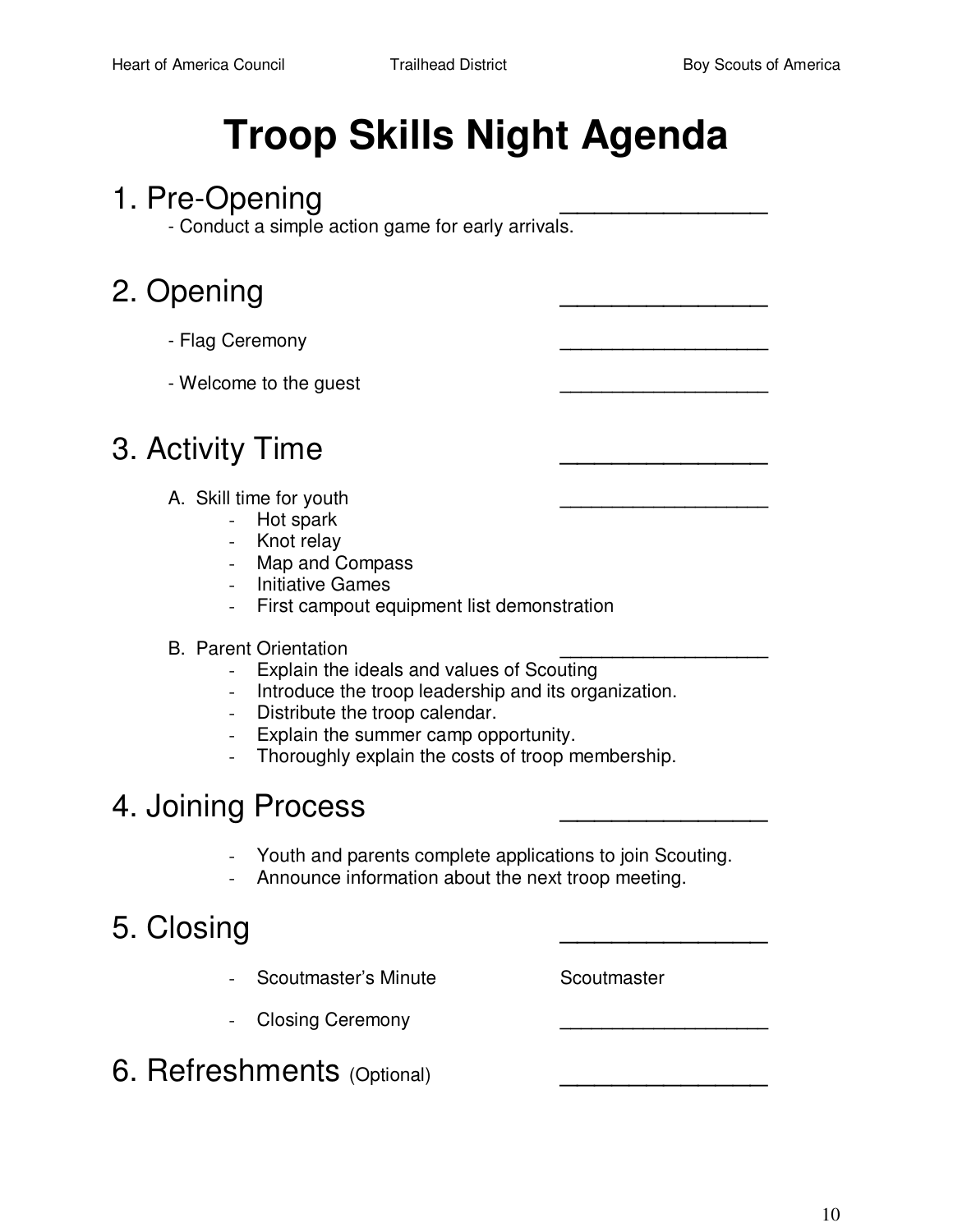## **Skills Night Kit's**

#### **Contents:**

6 Hot Spark kits half bag Cotton balls 3 Aluminum pie pans 6 6' lengths of rope for knot tying 4 "Knots and How to Tie Them" pamphlet 1 Topographic map 1 Compass 1 Instruction sheet for initiative games 1 Set of 4 posters for parents meeting 10 Copies of "Your First Outdoor Campout" personal equipment list handout 1 Boy Scout Handbook 10 Youth Applications 10 Adult Applications 1 box pens

**Fire Starting** – Have an adult or older Scout demonstrate how to properly use a hot spark. Sit a cotton ball in the middle of an Aluminum pie pan and have youth try to ignite it. **Have a way to quickly extinguish the fire nearby!** Best to use something you can simply press down on cotton ball to smother flame. Also wise to have water nearby.

**Knot Tying** – Give each youth a "Knots and How to Tie Them" pamphlet and a length of rope. Demonstrate and let the youth practice tying the following knots: square knot, bowling, taut-line hitch, and two ½ hitches. Discuss how and why each knot is used.

**Orienteering** – Orientate the map. Locate a river, ridge, valley, county road, gentle slope, cliff, steep slope, and lake.

**Initiative Games –** These are team games that are fun, but also teach teamwork.

**First Campout Equipment List** – Show youth an example of the personal camping equipment they will need for their first campout and hand them the sample personal equipment list located in this guide. Each boy should bring the items on the list to their first troop meeting (sample first troop meeting located in this guide).

**Parent's meeting** – While youth are participating in the round-robin skills instruction, Scoutmaster or Committee Chairman should talk to the parents about the Aims and Methods of Scouting, how parents should be involved, and share the annual program plan including meeting dates and campouts. Give list of materials needed for first campout.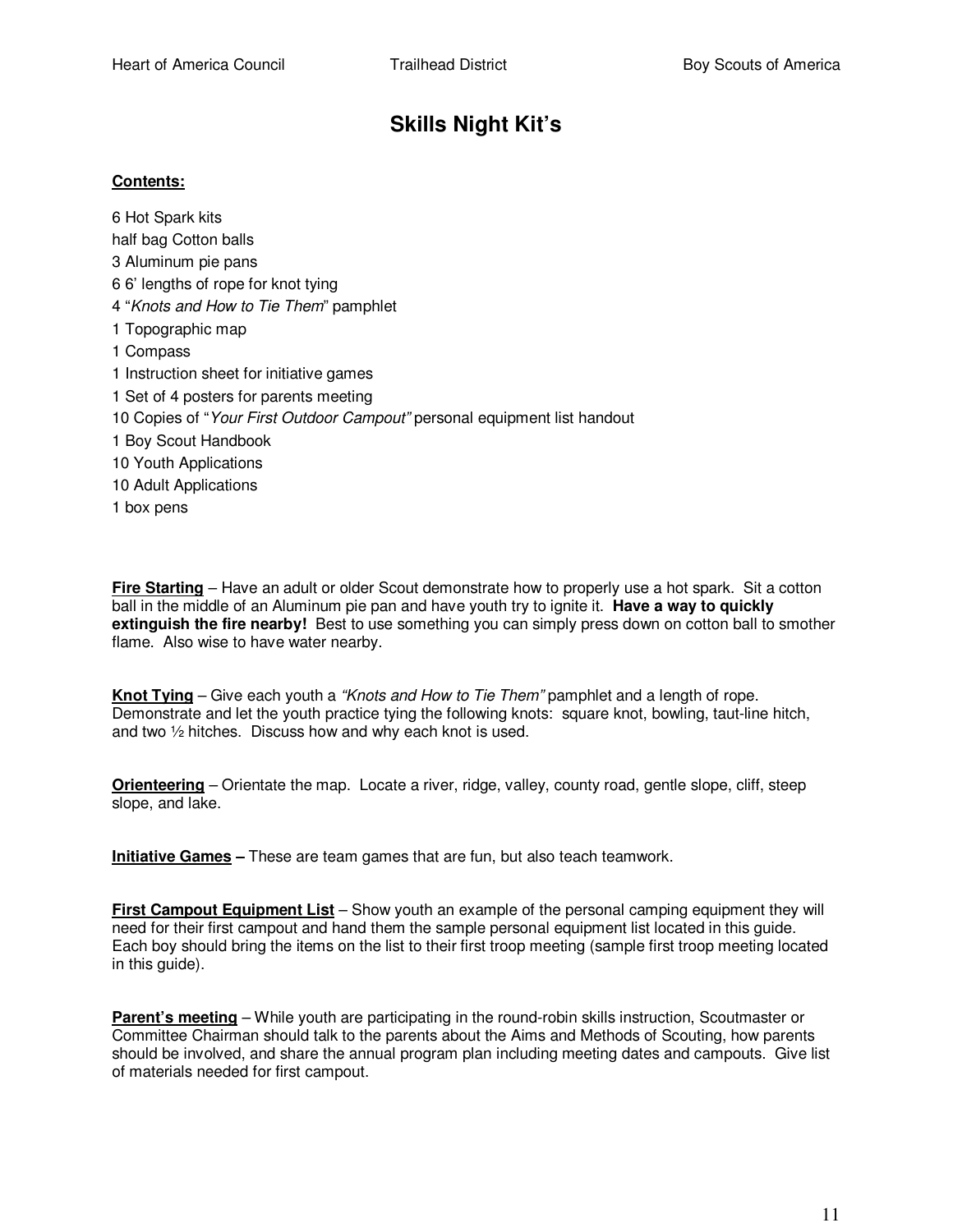## **Initiative Game List**

### **Helium Stick**

- Deceptively simple but powerful exercise for learning how to work together and communicate in small to medium sized groups.
- Line up in two rows which face each other.
- Introduce the Helium Stick a long, thin, light rod. (Dome tent poles work great!)
- Ask participants to point their index fingers and hold their arms out.
- Lay the Helium Stick down on their fingers. Get the group to adjust their finger heights until the Helium Stick is horizontal and everyone's index fingers are touching the stick.
- Explain that the challenge is to lower the Helium Stick to the ground.



- The catch: Each person's fingers must be in contact with the Helium Stick at all times. Pinching or grabbing the pole in not allowed - it must rest on top of fingers.
- Reiterate to the group that if anyone's finger is caught not touching the Helium Stick, the task will be restarted. Let the task begin....
- Warning: Particularly in the early stages, the Helium Stick has a habit of mysteriously float up rather than coming down, causing much laughter. A bit of clever humoring can help - e.g., act surprised and ask what are they doing raising the Helium Stick instead of lowering it! For added drama, jump up and pull it down!
- Participants may be confused initially about the paradoxical behavior of the Helium Stick. The secret (keep it to yourself) is that the collective upwards pressure tends to be greater than the weight of the stick. Often the more a group tries, the more it floats.
- Some groups or individuals (most often larger size groups) after 5 to 10 minutes of trying may be inclined to give up, believing it not to be possible or that it is too hard.
- The facilitator can offer direct suggestions or suggest the group stops the task, discusses their strategy, and then has another go.
- Less often, a group may appear to be succeeding too fast. In response, be particularly vigilant about fingers not touching the pole. Also make sure participants lower the pole all the way onto the ground. You can add further difficulty by adding a large washer to each end of the stick and explain that the washers should not fall off during the exercise, otherwise it's a restart.
- Eventually the group needs to calm down, concentrate, and very slowly, patiently lower the Helium Stick - easier said than done.

#### **Processing Ideas**

- What was the initial reaction of the group?
- How well did the group cope with this challenge?
- What skills did it take to be successful as a group?
- What creative solutions were suggested and how were they received?
- What would an outside observer have seen as the strengths and weaknesses of the group?
- What did each group member learn about him/her self as an individual?
- What other situations (e.g., at school, home or work) are like the Helium Stick?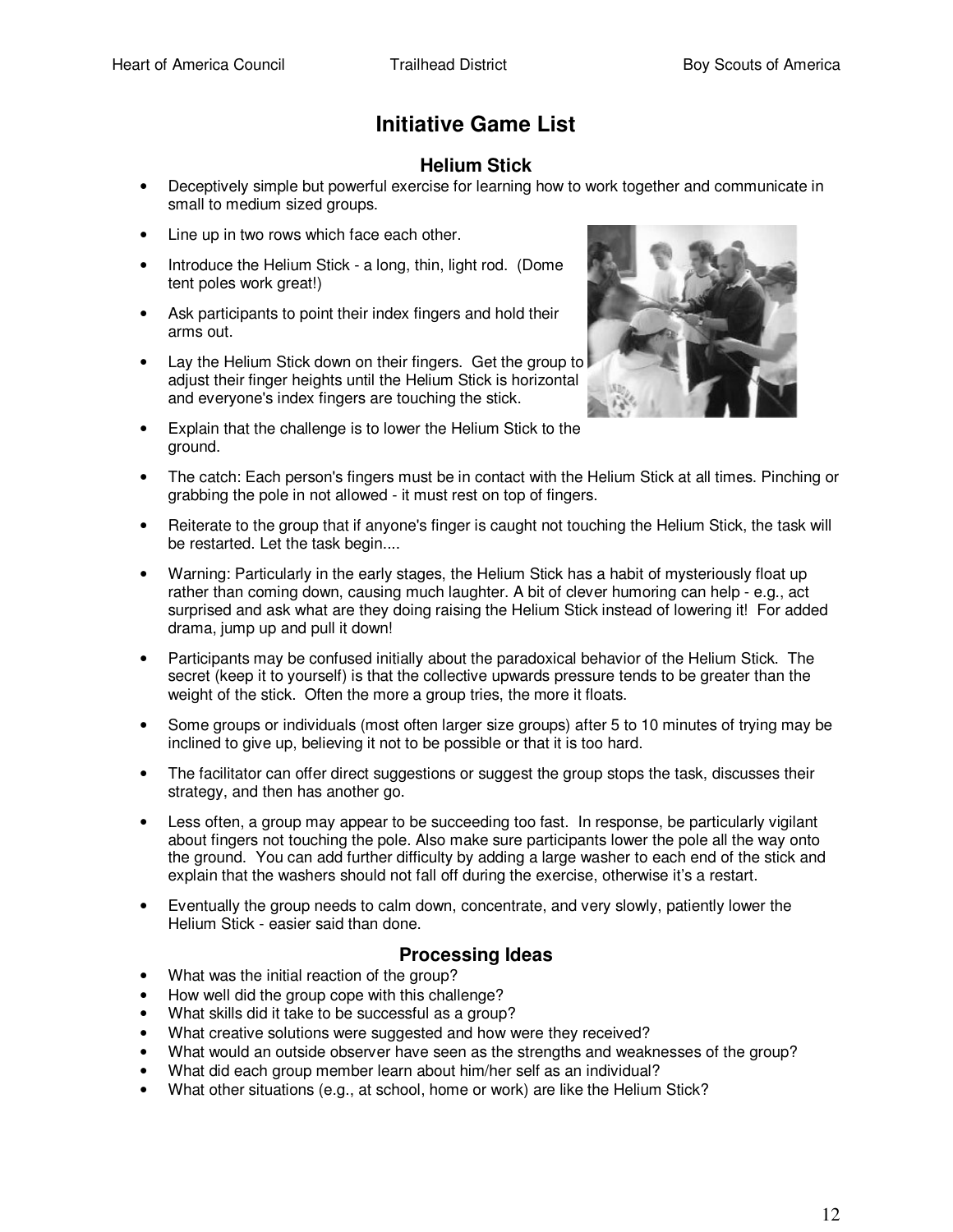## **Mine Field**

- A popular, engaging game involving communication and trust. Works for groups of various types and sizes. Moderately complex. The task is very flexible.
- The goal is to traverse, with eyes closed or blindfolded, a designated area full of obstacles without touching any obstacle or any person.
- Select a "playing field". Go outside, if possible. But can be done inside, even in rooms with fixed furniture (which can become objects to be avoided).
- Distribute "mines" e.g., balls or other objects such as bowling pins, cones, foam noodles, books, backpacks, etc.
- Establish a concentrating and caring tone for this activity. Trust exercises require a serious atmosphere to help develop a genuine sense of trust and safety.
- Participants can begin by trying to cross the field by themselves. In a second round, participants can then ask someone else to help them traverse the field by "talking" them through the field.
- Participants operate in pairs. Consider how the pairs are formed it's a chance to work on relationships. One person is blind-folded (or keeps eyes closed) and (optional) cannot talk. The other person can see and talk, but cannot enter the field or touch the person.



- The challenge is for each blind-folded person to walk from one side of the field to the other, avoiding the mines, by listing to the verbal instructions of their partners.
- Be wary of blindfolded people bumping into each other. The instructor(s) can float around the playing area to help prevent collisions.
- Decide on the penalty for hitting a mine. It could be a restart (serious consequence) or time penalty or simply a count of hits, but without penalty.
- Allow participants a short period (e.g., 3 minutes) of planning time to decide on their communication commands. It can help participants if you suggest that they each develop a unique communication system. When participants swap roles, give participants some review and planning time to refine their communication method.
- Allow participants to swap over and even have several attempts, until a real, satisfied sense of skill and competence in being able to guide a partner through a minefield develops.
- The activity can be conducted one pair at a time (e.g., in a therapeutic situation), or with all pairs at once (creates a more demanding exercise due to the extra noise/confusion).
- Can be conducted as a competitive task e.g., which pair is the quickest or has the fewest hits?
- The facilitator plays an important role in creating an optimal level of challenge, e.g., considers introducing more items or removing items if it seems too easy or too hard. Also consider coaching participants with communication methods (e.g., for younger students, hint that they could benefit from coming up with clear commands for stop, forward, left, right, etc.).
- Be cautious about blind-folding people it can provoke trust and care issues and trigger posttraumatic reactions. Minimize this risk by sequencing Mine Field within a longer program involving other get-to-know-you and trust building activities before Mine Field.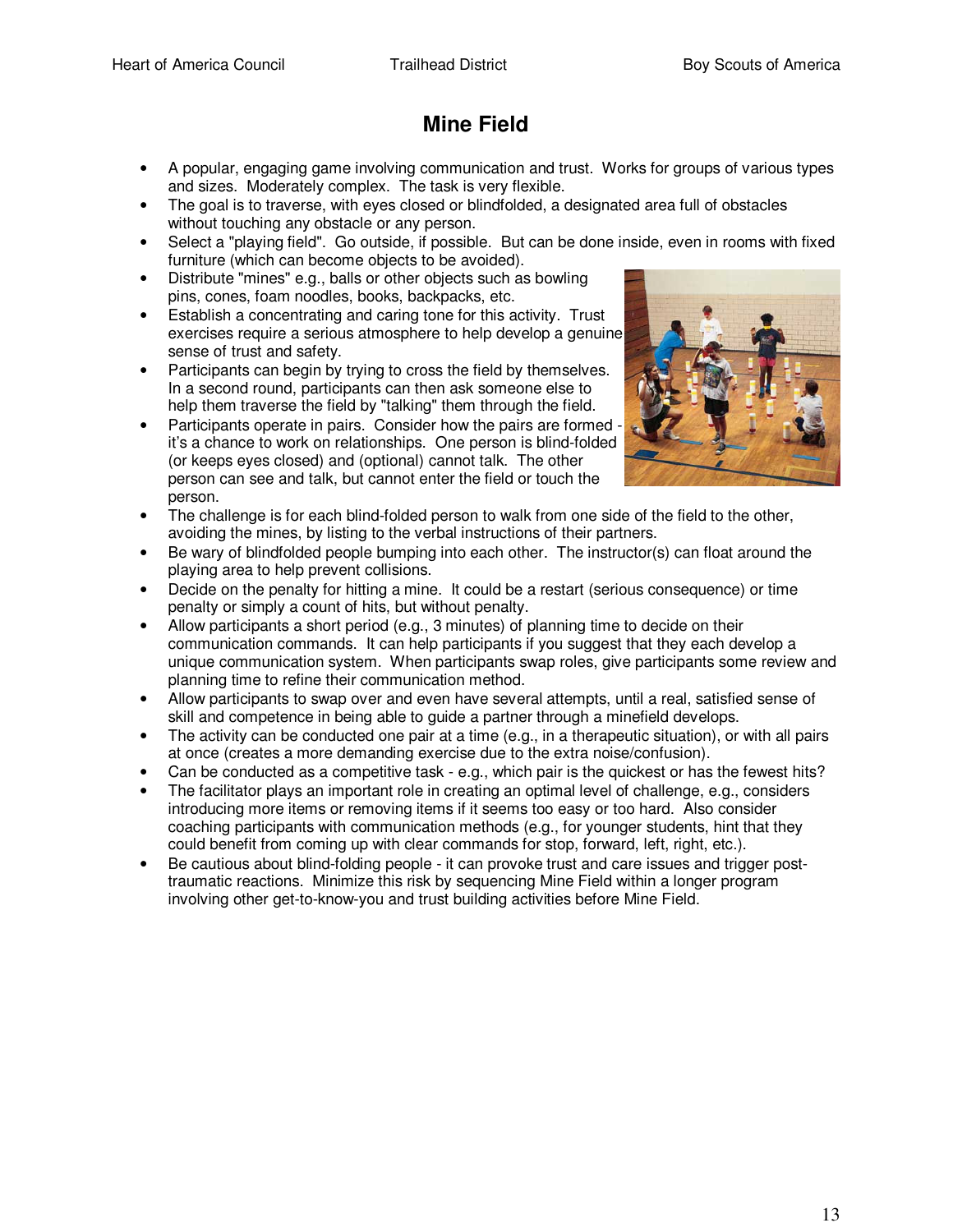## **Amoeba Race**

- A fun game, using a basic biology concept of a cell
- Requires cooperation, competition and close physical interaction. Useful as a simple activity to help groups get comfortable with one another.
- Explain how to create an amoeba. There are 3 parts:
	- o a lot of protoplasm

(people who don't mind being close, gather together)

- o a cell wall
	- (people who like to contain themselves & others, surround the protoplasm, facing outward, linking elbows)
- o a nucleus (someone with good eyesight and the ability to keep on top of things should be the nucleus, seated on the shoulders of some of the protoplasm)
- Once the amoeba is formed, try taking a walk through a field or around the block. A rhythmic chant might be helpful for coordinating movements. (What sort of sound does a one-celled creature make?)
- Finally, try a little cell division. Split into two, create a second nucleus and have an Amoeba Race.

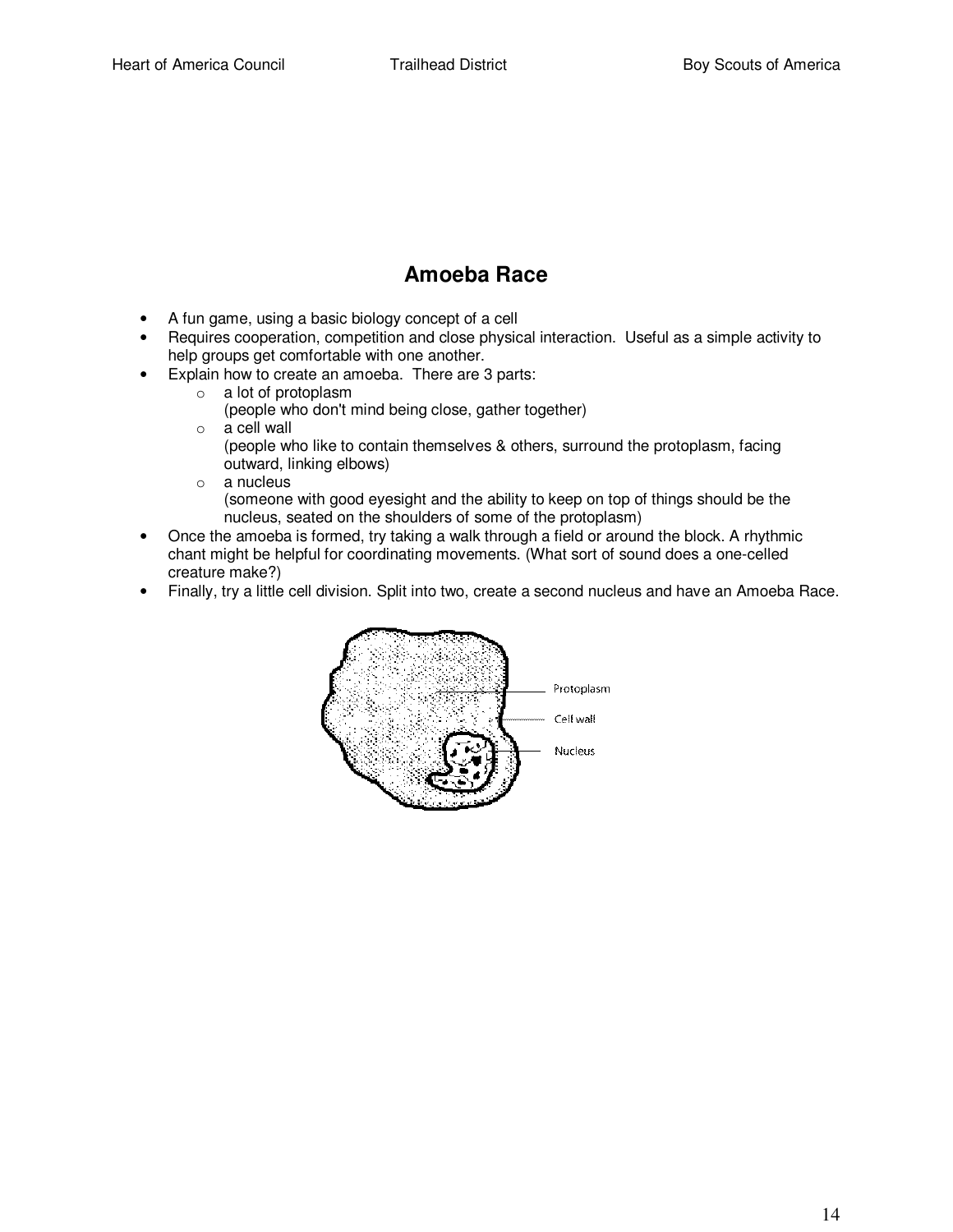## **Your First Outdoor Campout Personal Equipment List**

- **Backpack** (and/or large sports equipment bag, and/or duffel bag. Line it with a lawn bag first, to keep contents dry.)
- **Sleeping Bag** (or blankets)
- **\_\_\_\_\_Closed-cell foam camp sleeping pad**
- **\_\_\_\_\_Raincoat or Poncho**
- **\_\_\_\_\_Warm Jacket**
- **\_\_\_\_\_Extra pair of pants**
- **\_\_\_\_\_Sweater and/or Sweatshirt**
- **\_\_\_\_\_Long sleeve shirt**
- **\_\_\_\_\_Short sleeve shirt**
- **\_\_\_\_\_Underwear**
- **\_\_\_\_\_Hat**
- **\_\_\_\_\_Mess-kit (bowl, cup, fork, spoon, plate)**
- **\_\_\_\_\_ 2 one-quart water bottles**
- **\_\_\_\_\_Flashlight and extra batteries**
- **\_\_\_\_\_Small first aid kit**
- **\_\_\_\_\_ Pen and pocket notepad/ Boy Scout Handbook** 
	- **\_\_\_\_\_Personal Toiletries** (Toothbrush, toothpaste, small hand soap, comb, towel toilet paper, etc.)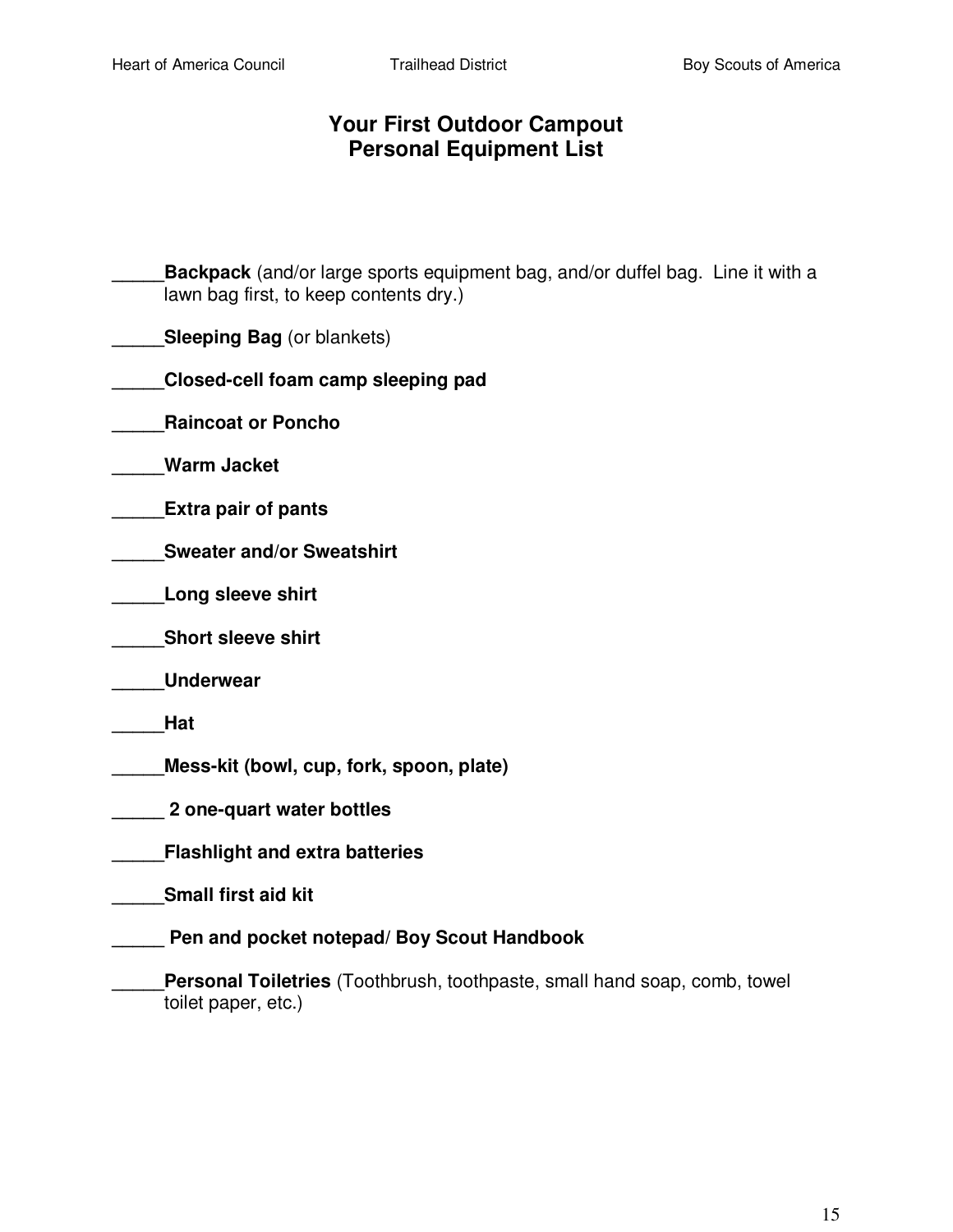## **Webelos Den Chief Job Description**

The Webelos Den Chief is a current Boy Scout who gives leadership to a Webelos Den in the pack in which the troop is affiliated. The den chief has the following duties and responsibilities:

- Know the purposes of Cub Scouting and helps the Webelos Den achieve those purposes.
- Serves as and activities assistant for the Webelos Den.
- Set an example for the Webelos with proper attitude and proper informing.
- Be a friend to the Webelos Den.
- Help the Webelos Den Leader lead the weekly den meeting and help the den participation in the monthly pack meeting.
- Meet regularly with the Webelos Den leader to review meeting plan.
- Help Webelos earn activity pins by assisting the activity badge counselor(s).
- Teach the Denner and assistant Denner leadership skills.
- Attend Den Chief training at the University of Scouting or in your district.
- Help plan and carry out den outdoor activities including join programs/meetings with the troop, campouts, and field trips, and district camporees.
- Work with Scoutmaster and Cubmaster to plan a crossover ceremony for the den.
- Attend all den meetings and pack meetings.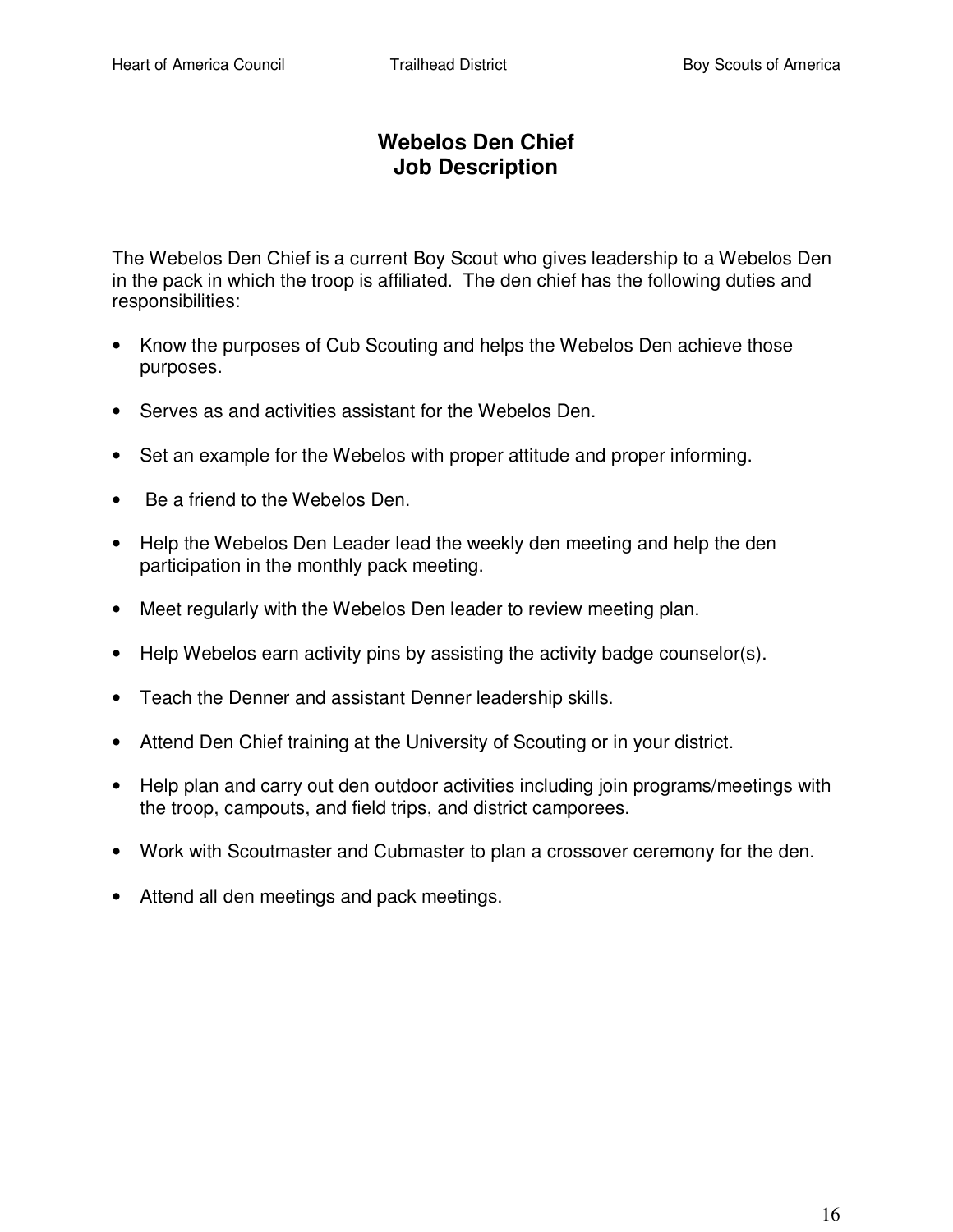## **Webelos to Scout Graduation Sample Crossover Ceremony**

**Setting:** A bridge is in the center stage. One side of the bridge is represented as the Cub Scout side and the other side as the Boy Scout side. You can use your imagination on how to symbolize each side so it is apparent which side is which. Use of Boy Scouts with candles lighting the path is very impressive. Cubmaster and Scoutmaster standing appropriate sides.

**CUBMASTER:** Tonight we mark a great occasion, the graduation of Webelos into Boy Scout Troop . We are sad to see them leave because they have been a great help to our pack, but we are happy for them because they are going on to the great adventure of Boy Scouting. These Webelos have worked hard for this night and have advanced well. As a symbol of their hard work, each Webelos will be given an arrow. As I call your name, will each Webelos come forward with your parent(s)?

#### (Call each boy's name off.)

**Reader**: The arrow alone gives meaning to each of these Scouts. The wooden shaft gives the arrow strength; just like the strength the Scout Promise gives each boy. The fletching helps guide the arrow on a straight and true path; just like the Scout Law guides the Scout on a straight and true path. The arrowhead points the way to the target; just like Webelos badge and Arrow of Light requirements have pointed the Scout to the ways of Boy Scouting.

Each arrow has these parts, but each arrow is different, it is individual. Each arrow represents his individual trail through Cub Scouting.

#### (Give each boy his arrow.)

It has been a long trail. As you look at the arrow you can look back and see how far you have traveled. Your first trail led you across the Bobcat Ridge, where Akela took you into the Pack as a Bobcat. The yellow mark tells that this boy completed his Bobcat requirements. You may have then climbed the steep Wolf Mountain. The red mark means he has completed the Wolf badge. After that there may be gold and silver marks for the arrow points that you may have earned. After finding your way through Bear Forest, you may have earned your Bear rank. The green mark shows you have gained your Bear achievements, and again you may have earned a gold and silver arrow points. Your trail next may have led you to Webelos Rank...first earning three activity pins shown by three black marks, then your Webelos badge, which is marked in blue. The Arrow of Light trail may have been hard and rugged. You first earned another four activity pins. Then came the highest Cub Scout Achievement, the Arrow of Light, which is signified by the white marking on the arrow. The twelve beads will remind you of the twelve points of the Scout Law. The red and white feathers not only stand for the troops colors, but also for devotion and honor.

Your trail in Scouting does not end in Cub Scouting; it is only the beginning, for all of you have prepared yourself for the crossing over to Boy Scouts.

The bridge before you is a symbol of your crossing from Cub Scouting to Boy Scouting. The bridge is a structure carrying a pathway or roadway over a depression. It is a means of connection or transition from one side to another, as this bridge represents how our Pack is connected to our Troop. As I call each boys name, please come stand before your Cubmaster where he will remove your Webelos neckerchief.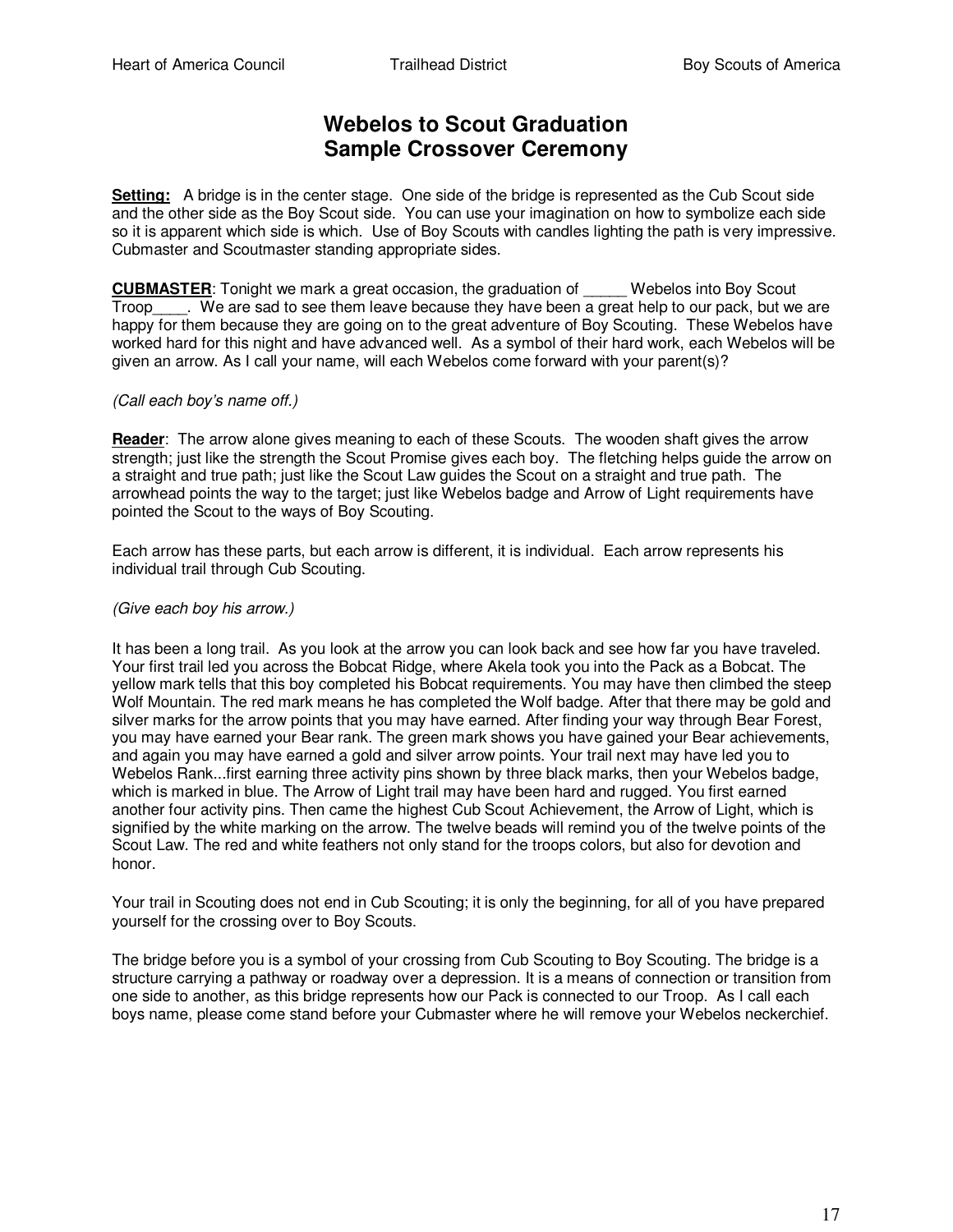(Cubmaster is calling over to the Scoutmaster.)

**CUBMASTER**: Hello, Boy Scouts of Troop \_\_\_\_\_.

**SCOUTMASTER**: Hello, Cub Scouts of Akela. What do you desire?

**CUBMASTER**: We have several Webelos who have prepared themselves for entrance into your Troop.

**SCOUTMASTER:** Bring them and their parents forward to the bridge that joins our Pack and Troop. I will send two of my Scouts over to escort the boys and their parents over the bridge.

(Boy Scouts cross over to Pack's side and then escort the new Scouts and their parents to the other side.)

**Webelos** leader (Speaking to the Scoutmaster): These are your new Scouts, ready for the adventures ahead of them. They are going to call themselves the patrol.

**Webelos leader** (speaking to the boys): As I call each of your names, please come forward to your Scoutmaster, where he will place on you the Neckerchief of your new Troop.

(One at a time, place troop neckerchief on new Scout)

**SCOUTMASTER:** I'd like to welcome the new patrol and their families to our Troop. (Lights on)

**SCOUTMASTER:** Will the Troop please form your patrols/ (Have SPL lead all Scouts in the Scout Promise)?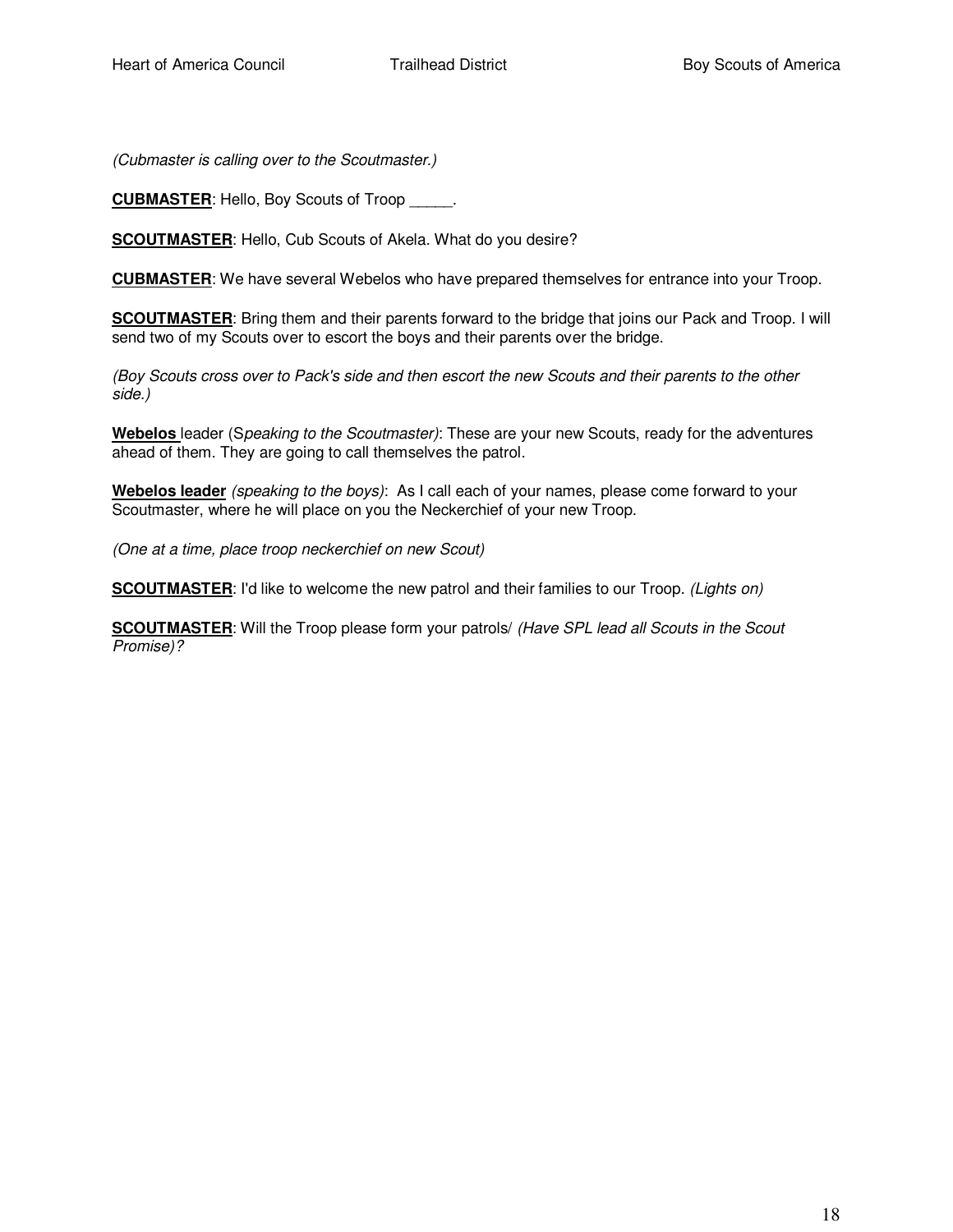## **Webelos to Scout Graduation Sample Unit Visits Program**

#### **Program ideas for when the Webelos II Den visits a Troop meeting.**

| <b>Activity</b>                            | <b>Description</b>                                                                                                                                                                                                                                                              | <b>Run By</b>                         | <b>Time</b>   |
|--------------------------------------------|---------------------------------------------------------------------------------------------------------------------------------------------------------------------------------------------------------------------------------------------------------------------------------|---------------------------------------|---------------|
| <b>Pre-Opening</b><br>10 Minutes           | Hand out copies of your troop's annual<br>program plan; introduce Webelos to troop<br>members, exchange email addresses,<br>Highlight past troop activities.                                                                                                                    | Senior patrol<br>leader, Den<br>Chief | 6:55-7:05     |
| Opening<br>5 Minutes                       | Pledge of Allegiance, Scout Oath, Scout<br>Law                                                                                                                                                                                                                                  | Senior patrol<br>leader               | 7:05-7:10     |
| <b>Skills Instruction</b><br>25 Minutes    | Skills instruction round robin.<br>1. Allow the boys to try and start a cotton<br>ball on fire using a hot spark kit.<br>2. Allow the boys to set up a tent.<br>3. Have boys build a stretcher and have a<br>stretcher relay by first putting a splint on<br>the "victims" leg. | Select Boys<br>within the<br>troop    | 7:10-7:35     |
| <b>Patrol Meetings</b><br>15 Minutes       | Show summer camp promotion video to<br>Webelos. Talk about what the Webelos can<br>expect from Summer Camp.                                                                                                                                                                     | Senior patrol<br>leader, den<br>chief | 7:35-7:50     |
| <b>Inter-Patrol Activity</b><br>10 Minutes | Select a game out of "Troop Program<br>Resources."                                                                                                                                                                                                                              | Senior patrol<br>leader               | 7:50-8:00     |
| <b>Closing</b><br>5 Minutes                | SPL thanks Webelos for attending meeting.<br>Leads in closing Flag Ceremony.                                                                                                                                                                                                    | Senior patrol<br>leader               | $8:00 - 8:05$ |
| After the meeting                          | Scoutmaster thanks Webelos for attending.                                                                                                                                                                                                                                       | Scoutmaster                           |               |

#### • **Program ideas for when the Troop visits a Den meeting.**

- o Help the Webelos Den Leader teach requirements of the activity pin for the month.
- o Bring a Power Point slide show showing pictures of the fun and adventure your troop does throughout the year (5 minutes max).
- o Show Bartle / Naish Summer Camp promotion video.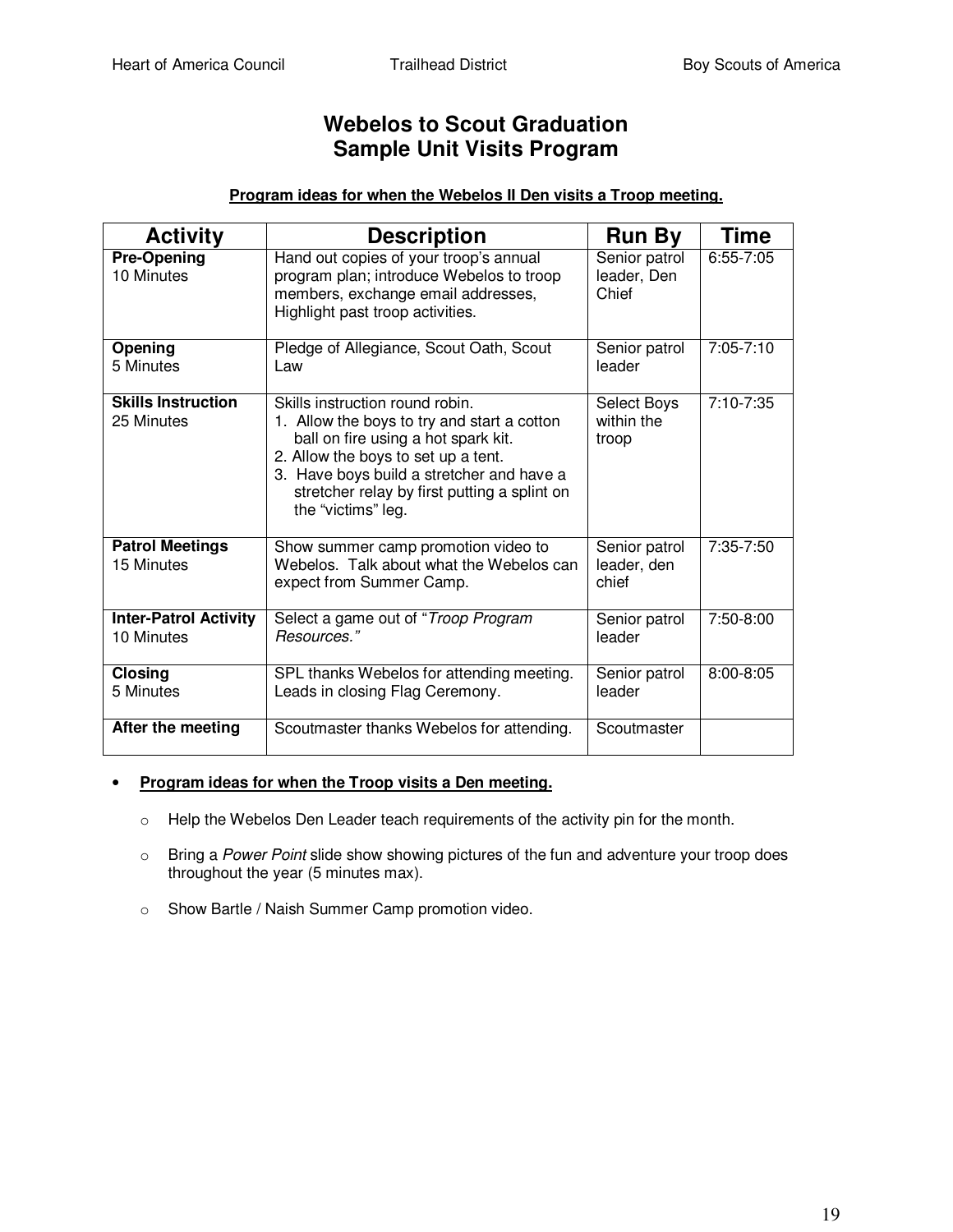## **Webelos to Scout Graduation Sample Campout Program Plan**

#### **Program ideas for joint Webelos Den/Troop Campout. (The theme is Athletics)**

| <b>Time</b>           | <b>Activity</b>                                                                          | <b>Run By</b>   |
|-----------------------|------------------------------------------------------------------------------------------|-----------------|
| <b>Friday</b> evening | Load gear at meeting location, leave for campsite. Plan only                             | Senior Patrol   |
|                       | light meal en route. (Make sure Webelos and parents have                                 | Leader          |
|                       | enough gear).                                                                            |                 |
|                       | Arrive at campsite. Off-load equipment. Set up patrol sites.                             | Patrol Leader / |
|                       | Stow gear and set up camp. (Have troop guide and an                                      | Senior Patrol   |
|                       | assistant Scoutmaster help Webelos and their parents set                                 | Leader          |
|                       | up their patrol site.)                                                                   |                 |
| <b>Saturday</b>       | Cooks and assistants up. Prepare breakfast. (Cooks                                       | Cooks,          |
| 6:30 a.m.             | should be working on First and Second Class requirements).                               | assistants      |
|                       | The older boy patrol also makes breakfast for Webelos and                                |                 |
|                       | their parents.                                                                           |                 |
| 7:00 a.m.             | Everyone else up. Take care of personal hygiene, air tents,                              |                 |
|                       | and hang out sleeping bags.<br><b>Breakfast</b>                                          |                 |
| 7:30 a.m.             |                                                                                          |                 |
| 8:00 a.m.             | Clean up                                                                                 | Cooks           |
| $8:30 - 11:30$ a.m.   | Patrols set up gear for morning activities, clean up patrol site                         |                 |
|                       | Conduct athletic skills events (See page 27-28 in Troop<br>Program Features Volume # 1). | <b>SPL</b>      |
|                       | <b>Frisbee Golf</b><br>1.                                                                |                 |
|                       | 2.<br><b>Obstacle Course</b>                                                             |                 |
|                       | 3.<br>Volleyball                                                                         |                 |
|                       | Softball<br>4.                                                                           |                 |
|                       | 5.<br>Bicycle race                                                                       |                 |
|                       | 6. Patrol Dash                                                                           |                 |
|                       | 7.<br>Bike relay                                                                         |                 |
|                       | 8.<br>Erect a Tent                                                                       |                 |
|                       | 9. Kim's Game                                                                            |                 |
| 11:30 a.m.            | Sack Lunch                                                                               |                 |
| Noon                  | <b>Continue Events</b>                                                                   |                 |
| 4:30 p.m.             | Start Dinner preparation                                                                 | Cooks           |
| 5:30 p.m.             | Meal                                                                                     |                 |
| 6:00 p.m.             | Clean up                                                                                 | Cooks           |
| 8:00 p.m.             | Campfire                                                                                 | Senior Patrol   |
|                       |                                                                                          | Leader          |
| 9:00 p.m.             | Cracker barrel                                                                           |                 |
| 10:00 p.m.            | Lights out                                                                               |                 |
| Sunday                | Cooks and assistants up. Prepare breakfast. (Cooks                                       | Cooks           |
| 6:30 a.m.             | should be working on First and Second Class requirements).                               |                 |
| 7:00 a.m.             | Everyone else up. Take care of personal hygiene, air tents,                              |                 |
|                       | and hang out sleeping bags.                                                              |                 |
| 7:30 a.m.             | <b>Breakfast</b>                                                                         |                 |
| 8:00 a.m.             | Clean up                                                                                 | Cooks           |
| $8:30$ a.m.           | Worship service                                                                          |                 |
| 9:30 a.m.             | Break camp                                                                               |                 |
| Special               | Cameras, pens, troop camping equipment, athletic gear                                    |                 |
| equipment             | needed for events                                                                        |                 |
| needed                |                                                                                          |                 |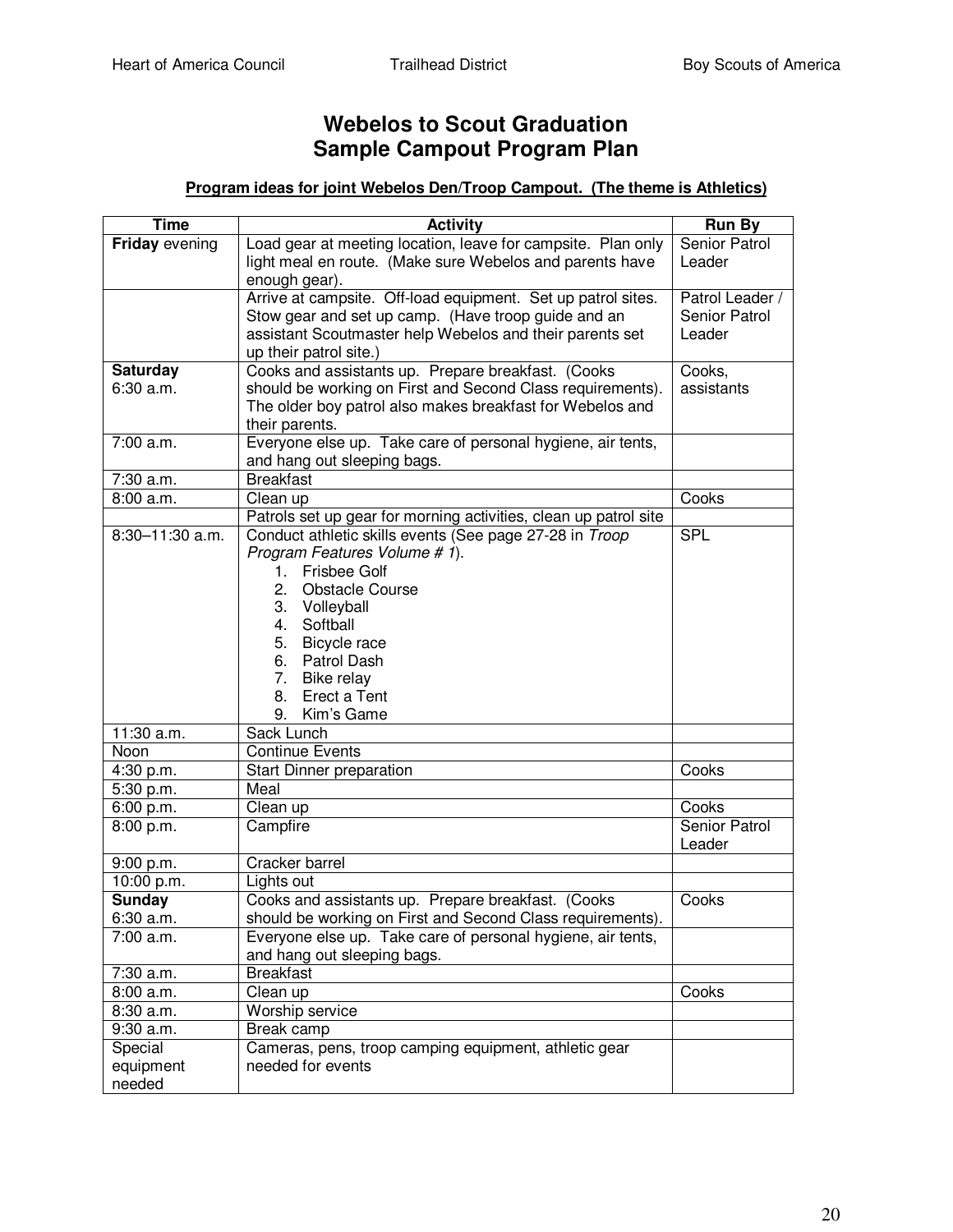## **Sample District Webelos to Scout Trasition Letter to Parents**

Dear Webelos parents,



As part of his Arrow of Light requirement as a Webelos, your son must visit at least one Troop and complete an application to join a Troop. We recommend he visit several Troops, so he can see how different Troops do things. If possible, you and your son should attend an overnight campout as a guest of a Troop. Usually, the Webelos leaders work with the Scoutmasters to set up these visits. When the initial round of your Den visits is over, if there are other Troops you would like to see, or if your son would like to re-visit a particular Troop, feel free to make the contact yourself by calling ahead.

During your visit, there are things to ask and observe. There are no "right" answers to these questions, but you want a Troop with which you and your son feel comfortable. Don't be afraid to ask about the Troop. They will be proud to tell you about themselves.

#### <<<<<>>>>>

How many registered Scouts are in the Troop? How many registered Leaders? Troops will vary in size. Bigger is not necessarily better. In any Troop, there should be an appropriate number of Assistant Scoutmasters (at least 1:8 or 10) relative to the number of Scouts.

#### What is the age range of the Scouts? Is the Troop currently able to hold the interest of the older, as well as, the younger Scouts? Do they offer any "High Adventure" Scouting?

Younger Scouts traditionally work on their rank requirements so that can advance through the Tenderfoot, Second Class, and First Class ranks in their first year of Scouting. Much of their attention in meetings and on campouts is devoted to their basic Scout skills for these requirements. Not much Merit Badge work is done during this time. As the boys get into their teens, it is necessary to keep them challenged. Scouting has established "High Adventure" programs for these older Scouts. These may be within the confines of the Troop, or may be accomplished through an associated Venture Crew. They will choose to do things like high level canoeing, rock climbing, sailing, and travel to Philmont Scout Ranch or Florida Sea Base, or other high adventure sites – even a National Jamboree.

#### Who are the adult leaders in the Troop? Are the Scoutmaster, Assistant Scoutmasters and Committee Chairman trained? What trainings have they attended?

To be considered trained, a Scout leader must have completed a basic training course in common Scout knowledge, and leader specific knowledge, plus an outdoor skills training course. Anyone who has completed this minimum training is entitled to wear the "Trained" patch below his or her badge of office. An advanced training is available and recommended for all Scouting leaders (Cub, Boy & Venture leaders) called Wood Badge, which is conducted by the local Council annually. Wood Badge provides adult leaders the skills to create a better program for their Scout unit.

#### Is the Troop "boy run"? What is their feeling about boy leadership?

In Boy Scouting, Troops should aim to train their boys for leadership. Each Troop has a Senior Patrol Leader (SPL), elected by all the boys in the Troop, who with his Assistant Senior Patrol Leaders (ASPL), takes the helm for leadership within the Troop. The Troop is organized into Patrols of 5 to 8 boys, who function together, similar to a Cub Den. They will have an elected Patrol Leader and Assistant Patrol Leader. In a young Troop, the boys may need more adult assistance in running meetings, etc., but in an established Troop with older Scouts, you should see evidence of "boys leading boys."

#### What is their activity program like?

Ask to see their yearly program schedule. You'll want to see how often they camp. Scouting recommends that Troops have a monthly outing. Do they participate in District and Council activities? You will find the Troops in Trailhead District do have monthly outings.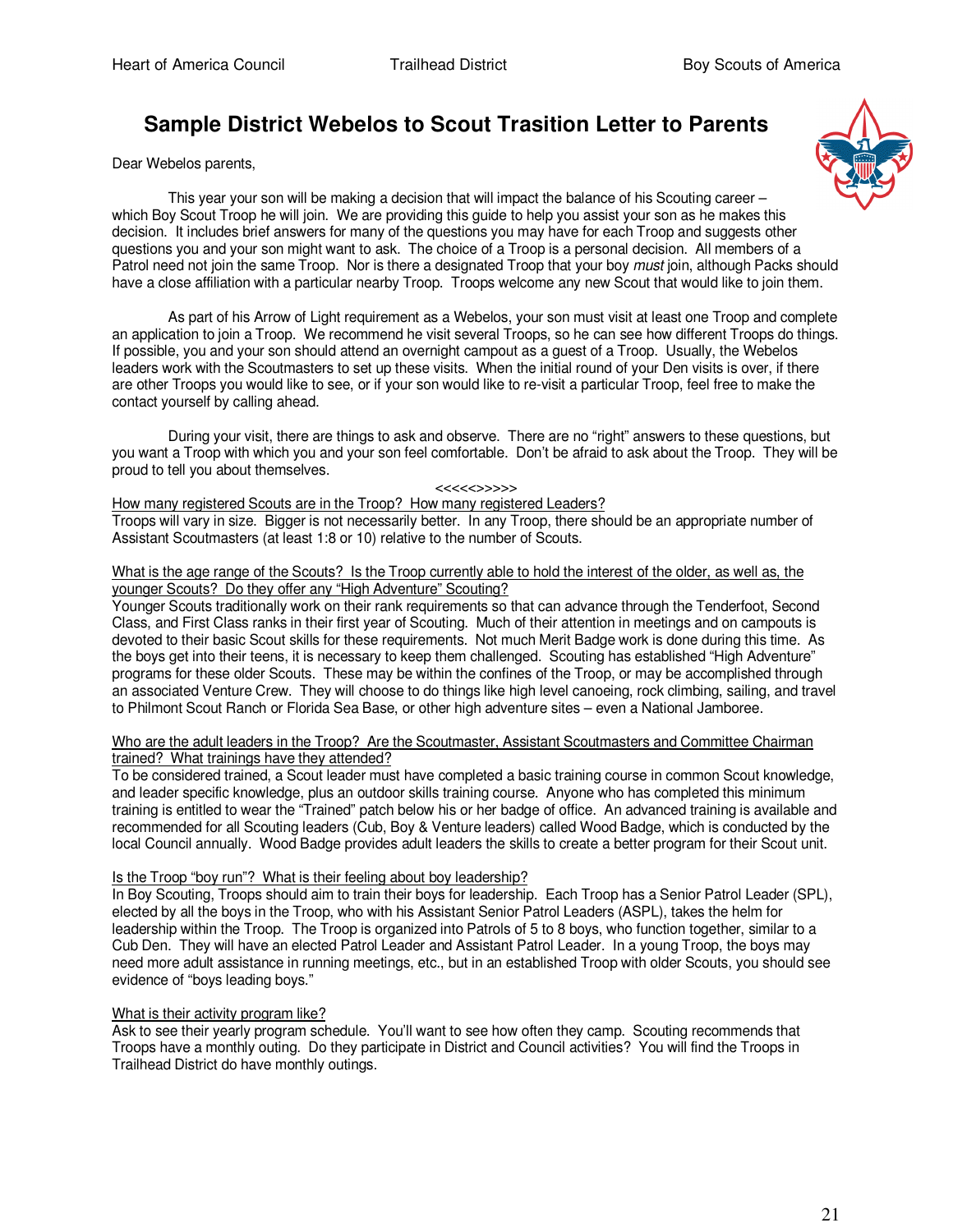#### What is a "typical" meeting like?

Is it "boy run"? Are the boys kept busy? Does it look like they are having fun? Do they show respect during the flag ceremony, during program time, and to the adults?

#### What are their uniform requirements?

Some Troops require full uniform for all meetings, District, and Council events. Troops as a whole choose whether to wear a neckerchief, and if so, the particular type. Others only require the uniform shirt. Others have designated uniformed meeting days. Others wear the activity (red polo) shirt, or a customized T-shirt. You will probably want to choose a Troop that feels the same about the uniform as you and your son do.

#### Does the Troop attend summer camp? What percentage of the Troop attended last year? Where do they go?

Summer camp is a wonderful opportunity for Scouts to experience the fun and excitement of camping while affording them the chance to achieve rank advancement and the completion of Merit Badges. Our Council operates two camps: Naish Scout Reservation and the Bartle Scout Reservation. Most of our Troops routinely attend one of these camps – because they are the best! A few Troops choose to vary their summer camp experience and attend other camps in the Midwest.

#### How do they utilize the advancement and Merit Badge program?

Some Troops use the advancement and Merit Badge program as the cornerstone of their program. Their campouts and meetings center on helping the boys advance within the format outlined by the Boy Scouts of America. Some focus meetings on Merit Badges. Other Troops may feel the advancement program is secondary (or resultant) and plan activities independent of advancement and Merit Badges. Their Scouts earn Merit Badges on their own. Either system can work well, and boys can work with either one to advance all the way to Eagle rank.

#### What can a parent expect in terms of fees?

Most Troops have an annual fee, or at least a joining fee, which covers membership and basic materials, including badges and awards. It usually does not cover uniforming, camping fees, meals, travel or other special activity costs. Troops are encouraged to use the Council sponsored Ideal Year of Scouting program for budgeting and having boys earn money needed for costs by using the annual Popcorn Sale, which can fully fund your son's year of activities. Most Troops have a system of boy accounts funneling a percentage of the Popcorn Sale to support activity fees. The Troop may have additional fundraisers for specific needs, such as Troop equipment. Troop equipment may include a trailer, tents, cook sets, dining shelters, and specialized light-weight backpacking gear.

#### Observe how the boys interact. How do they treat the visitors?

You'll want to join a Troop where your son feels welcome and comfortable. Does your son need a group where he already knows some of the boys? If he does not know other boys initially, do they seem like a group that will treat a newcomer well?

#### What can I do to help?

Troops require lots of adult support. This is still a family-based organization. There are many areas and levels of involvement in a Troop – leadership roles, serving on the Troop Committee, helping with campouts, driving to events, serving on Boards of Review, and being Merit Badge counselors based on experience in your vocation or other interests.

#### <<<<<>>>>>

We hope you will maintain or initiate involvement with your son as he continues in Scouting. It has been our experience that the most successful Scouts have parents who can make the time to be involved. The values of Scouting can impact your son to the extent of your and his commitment to the program. With this commitment, the values of the Scouting program can become for your son, as they have for many, a way of life rather than just a boyhood activity.

We hope this information gives you a starting point to help you assess the troops you visit. If you have other questions, and would like a sounding board, please feel free to contact any of the following people:

| Jane Thompson | District Webelos-to-Scout Graduation Chair (913) 481-2213 janiethom@msn.com |                                                |
|---------------|-----------------------------------------------------------------------------|------------------------------------------------|
| Jenna Murphy  | District Executive                                                          | $(816)$ 569-4948 $\equiv$ imurphy@hoac-bsa.org |
| Matt Specht   | District Director                                                           | $(816)$ 569-4966 mspecht@hoac-bsa.org          |
| Rob Wheeler   | District Membership Chair                                                   | $(816)$ 941-8317 rgwmbeck@aol.com              |

Good Luck from your District Membership Committee!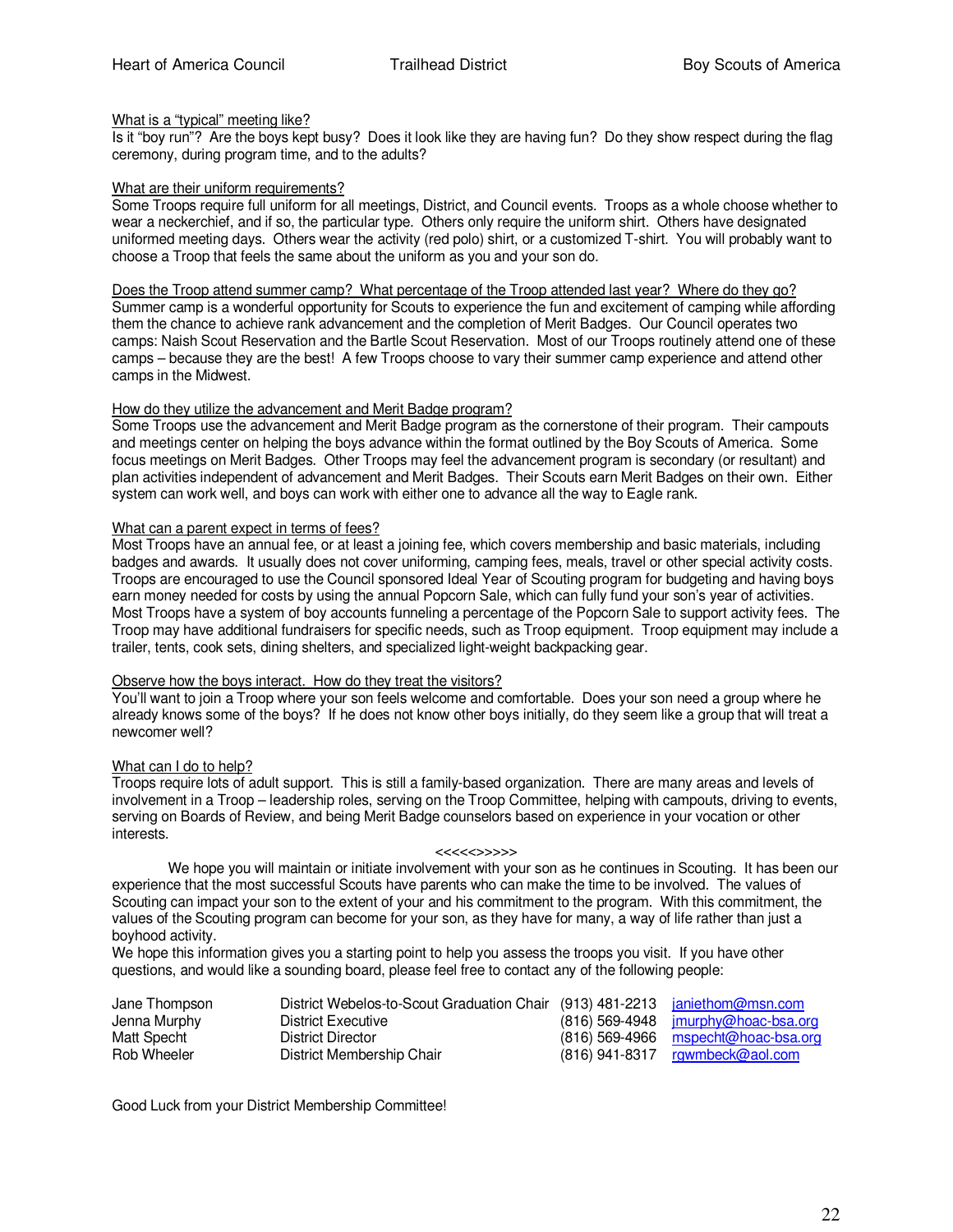## **Webelos to Scout Graduation Sample letter of introduction from Boy Scout troop to 2nd year Webelos (to be mailed in September)**

Name Address City, State, Zip Code

Date

Dear \_\_\_\_\_\_\_\_\_\_\_\_\_\_\_\_\_\_\_\_\_\_\_\_:

My name is Transaction and I am the Scoutmaster for Troop Troop Cover the next few months, you will be graduating from the Cub Scout program into the Boy Scout program. This is an exciting time, for many new fun and exciting adventures are ahead.

As a troop we go camping once per month. This year we are planning to (use this paragraph to briefly describe your annual program plan. Tell the Webelos what you are doing: canoeing, climbing and rappelling, backpacking, fishing, etc.)

Our troop meets weekly (time/date/location). At these meetings, we have skills instruction time where we work on advancements. Our goal is that you would reach 1<sup>st</sup> class within a year of joining our troop. We also have time for your patrol to get together to plan for upcoming campouts and time for inter-patrol activities.

This summer, we are planning to attend Camp (Naish or Bartle) on date. Activities at this camp include canoeing, rowing, swimming, nature programs, sports programs, .22 shooting, archery shooting, and much more.

We are looking forward to having you as part of our troop. To aid in this graduation, we would like to invite you, your parents, and your entire den to a campout on October (date). Our theme is Athletics and will play softball, volleyball, Frisbee golf, and have a bicycle race. Food and tents will be provided. All you will need to bring is personal gear (clothes, toiletries, sleeping bag/blankets) and your bicycle. We will be meeting at *location* at time. Please let your Webelos Leader know by (date) if you are able to attend.

Sincerely,

Your Name Scoutmaster Troop \_\_\_\_\_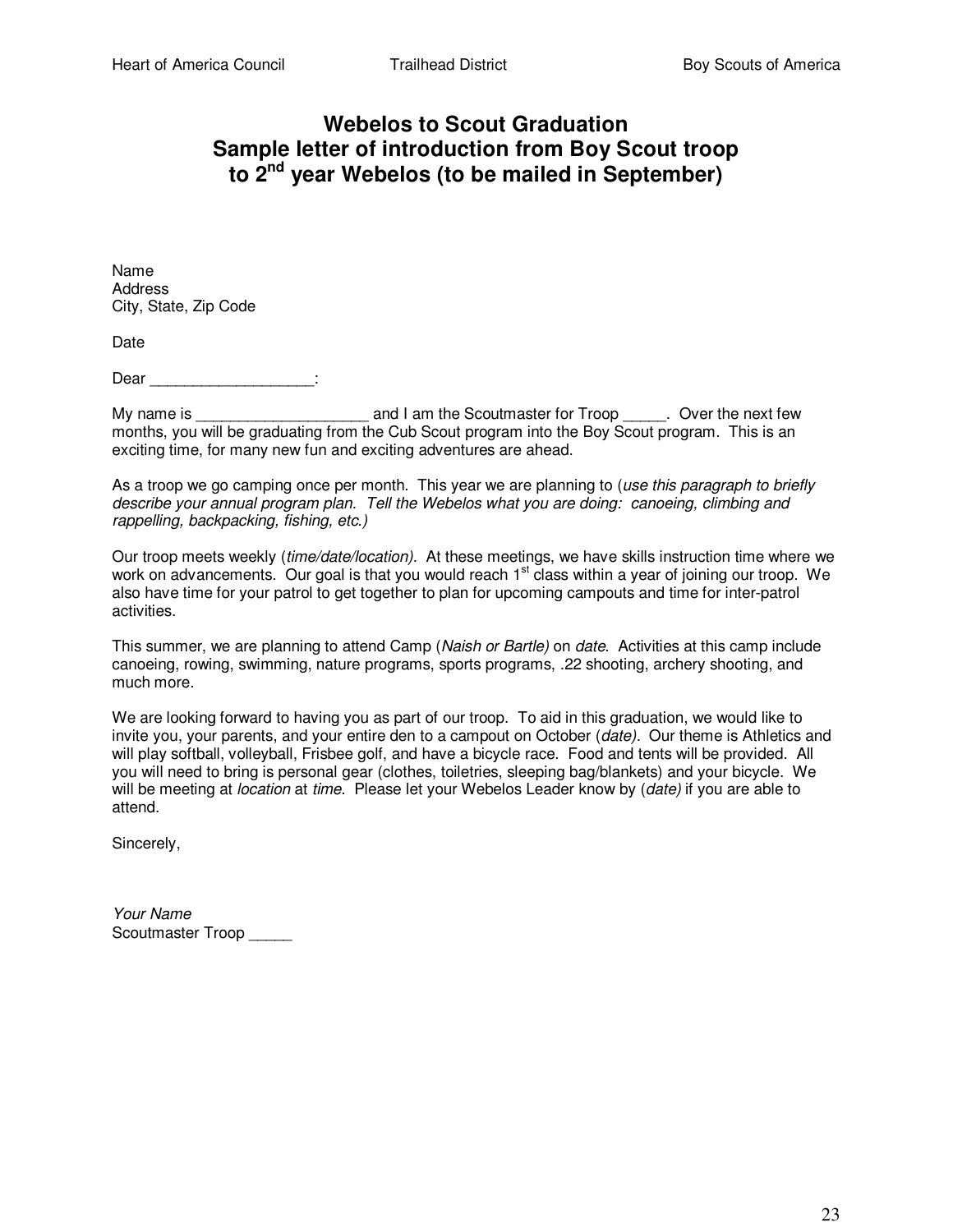## **Webelos to Scout Graduation Values of Men and Boys in America**

Louis Harris and Associates have conducted a number of scientific surveys commissioned by the National Council, Boy Scouts of America. The findings show how the Scouting program helps aid in positive youth development. Sharing this information with Webelos II parents will help them see the importance of keeping their children in the Scouting program.

- Boy Scouts with 5 or more years tenure are more likely than non-Scouts to:
	- o Assume a leadership role in clubs or school organizations
	- o Put the needs of others before themselves
	- o Make the most honest, not the easiest, decisions
	- o Value education and the environment
- Boy Scouts with 5 or more years tenure are more likely than non-Scouts to have greater future achievement:
	- $\circ$  They are more likely to graduate High School 98% vs. 83%.
	- $\circ$  They are more likely to graduate College 40% vs. 16%.
	- $\circ$  They are more likely to earn annual household incomes of \$50,000+ 33% vs. 17%.
- The Boy Scout program teaches strong personal values and character. Parents cite the following reasons for wanting their sons in the program.
	- $\circ$  To learn moral values 94%
	- $\circ$  To learn self-reliance 95%
	- $\circ$  To become involved in community service  $-90\%$
- The Boy Scouts program gives a Scout a positive sense of self worth and usefulness.
	- o 50% of Scouts indicate setting personal goals of each meeting.
	- $\circ$  51% of Scouts note that they have to rely on themselves to accomplish goals at the meeting.
	- o 78% agree, "Being a Scout makes me feel more confident in myself.
- The Boy Scouts program provides/enhances a caring and nurturing relationship with parents, other adults, and peers. At a typical troop meeting:
	- o 58% are encouraged to do their best by a leader/adult.
	- o 48% receive verbal encouragement from other Scouts.
	- o 65% work together, receiving help from other Scouts
- The Scouting program enhances a boy's desire to learn. At a typical meeting:
	- o 41% of Scouts teach another Scout
	- o 39% of Scouts learn from another Scout
	- o 53% learn new things
- Scouting is a productive/creative use of time. Boy Scouts agree that:
	- $\circ$  Scouting has taught me skills I wouldn't have learned anywhere else 88%
	- $\circ$  Scouting will help me get a good job  $-85\%$
	- $\circ$  Scouting will help me get into college 83%
- The Boy Scout program teaches Social Adeptness. During a typical troop meeting, Scouts:
	- $\circ$  Learn to be a team player 51%
	- $\circ$  Democratic decision making  $-43\%$
	- $\circ$  Planning activities  $-41\%$
	- $\circ$  Taking responsibility for needed supplies/equipment 31%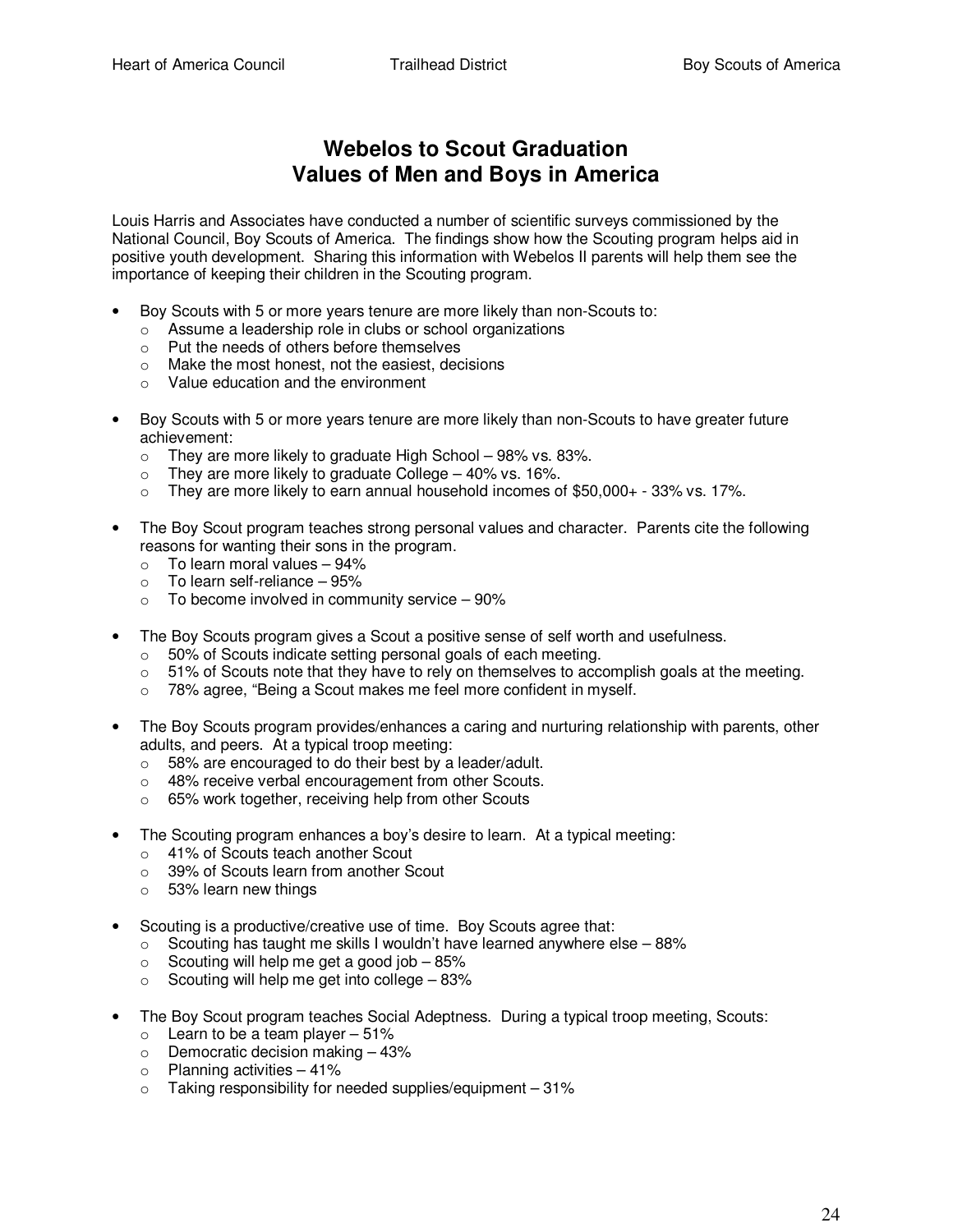## **Questions to ask when visiting Scout Troops**

### **Webelos should ask:**

- 1. Is the Troop active? Do they do things I would enjoy?
- 2. What size is the Troop? What size of Troop would I like?
- 3. Are there other boys my age in the Troop?
- 4. Are any of my friends in or joining the Troop?
- 5. Does the Troop go to a summer camp? Which one(s)? Is it important to me where they go?
- 6. Should I / could I go to summer camp?
- 7. Does the Troop participate in any Honor Camper programs (i.e. Order of the Arrow, Tribe of Mic-O-Say)? Do they matter?
- 8. How often does this Troop do outdoor activities (i.e. camping)?
- 9. Will I have a say in decision making?
- 10. Does the Troop have advanced programs for older Scouts?
- 11. How often does the Troop meet?
- 12. Do I have a good chance of advancing to Eagle with this Troop?
- 13. Will I have fun?

## **Parents should ask:**

- 1. What values/skills will my son learn?
- 2. What are the other adult leaders like?
- 3. Can I participate in leadership if I desire?
- 4. Is this a "boy run" Troop? Is that important?
- 5. Where, when, and how often does the Troop meet? Is it convenient for transporting my son?
- 6. What is the age ratio of the boys? Do the older Scouts help the younger Scouts?
- 7. How much will it cost? Camping? Summer camp? Fundraisers?
- 8. How often does the Troop camp? Do I have to camp with them?
- 9. Does the Troop go to a summer camp? Which one(s)? Is it important to me where they go?
- 10. Does the Troop participate in any Honor Camper programs (i.e. Order of the Arrow, Tribe of Mic-O-Say)? Do they matter?
- 11. Is the Troop active? Do they do activities my son would enjoy?
- 12. Will my son be encouraged/able to advance to Eagle in this Troop?
- 13. Can moms participate? Go camping? Go to summer camp?
- 14. Can this Troop provide a quality Scouting experience for my son and his friends?
- 15. What is expected of the parents and family by the Troop?
- 16. Will we have fun?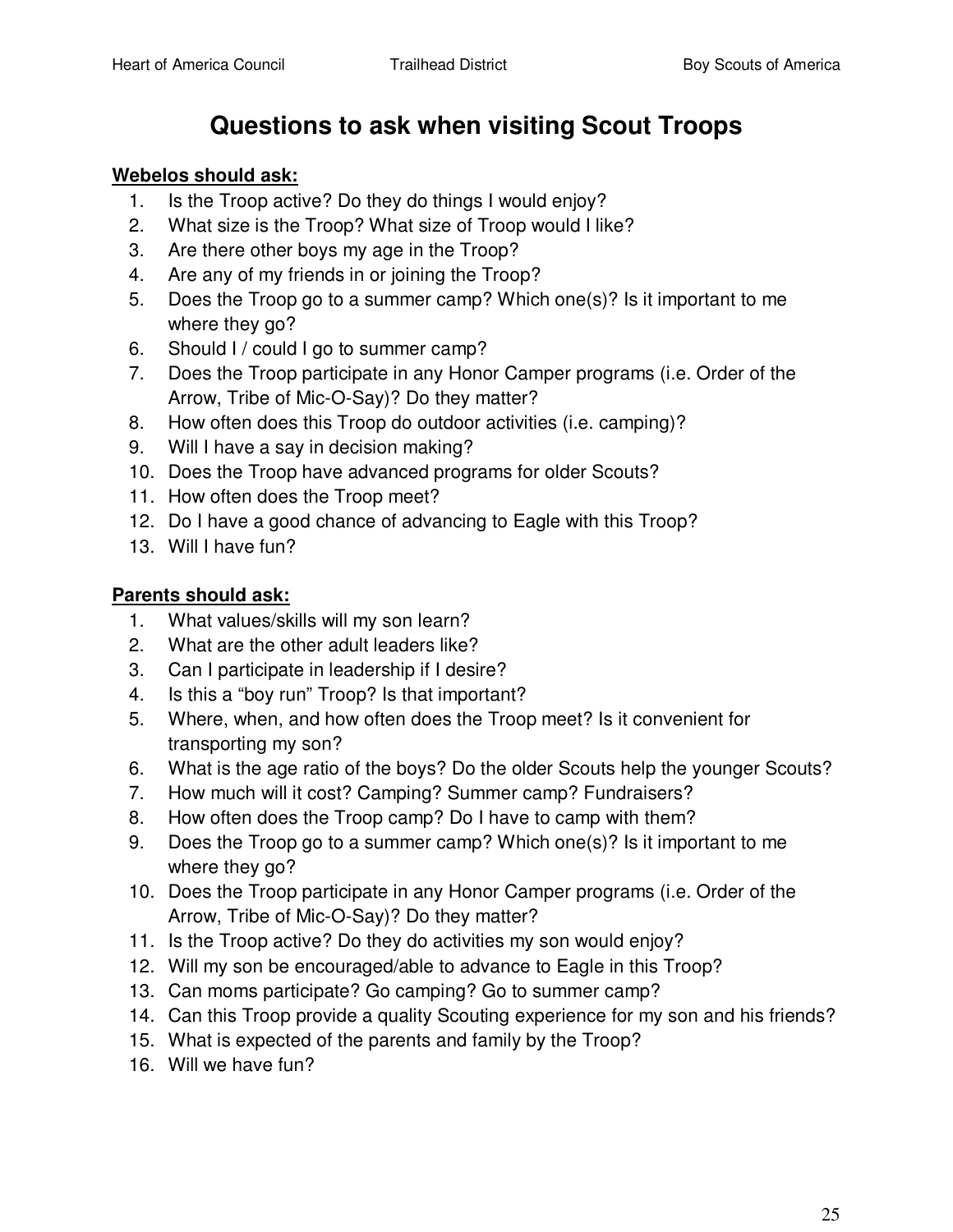## **Webelos Visit to Troop - Checklist**

| Troop Number:                      | Date of Visit: $\frac{1}{2}$ |
|------------------------------------|------------------------------|
|                                    |                              |
|                                    |                              |
| Senior Patrol Leader's Name: Name: |                              |

### **My Evaluation of this Troop:**

| Are all the boys in uniform?                | Yes | N <sub>0</sub> |
|---------------------------------------------|-----|----------------|
| Was the meeting organized?                  | Yes | N <sub>o</sub> |
| Is the meeting run by the boys?             | Yes | N <sub>0</sub> |
| Do they have boys of all ages?              | Yes | N <sub>0</sub> |
| Did I feel welcome?                         | Yes | N <sub>0</sub> |
| Did their campouts sound like fun?          | Yes | N <sub>0</sub> |
| Do they have a calendar?                    | Yes | N <sub>0</sub> |
| Do I already know boys in the troop?        | Yes | N <sub>0</sub> |
| Are there plenty of adult leaders involved? | Yes | N <sub>0</sub> |
| Were the older Scouts helpful?              | Yes | No             |
| Did they answer my questions?               | Yes | N <sub>o</sub> |
| Do they have a program for new Scouts?      | Yes | N <sub>0</sub> |

#### **Notes:**

Things I liked about this troop are:

Things I did not like about this troop are: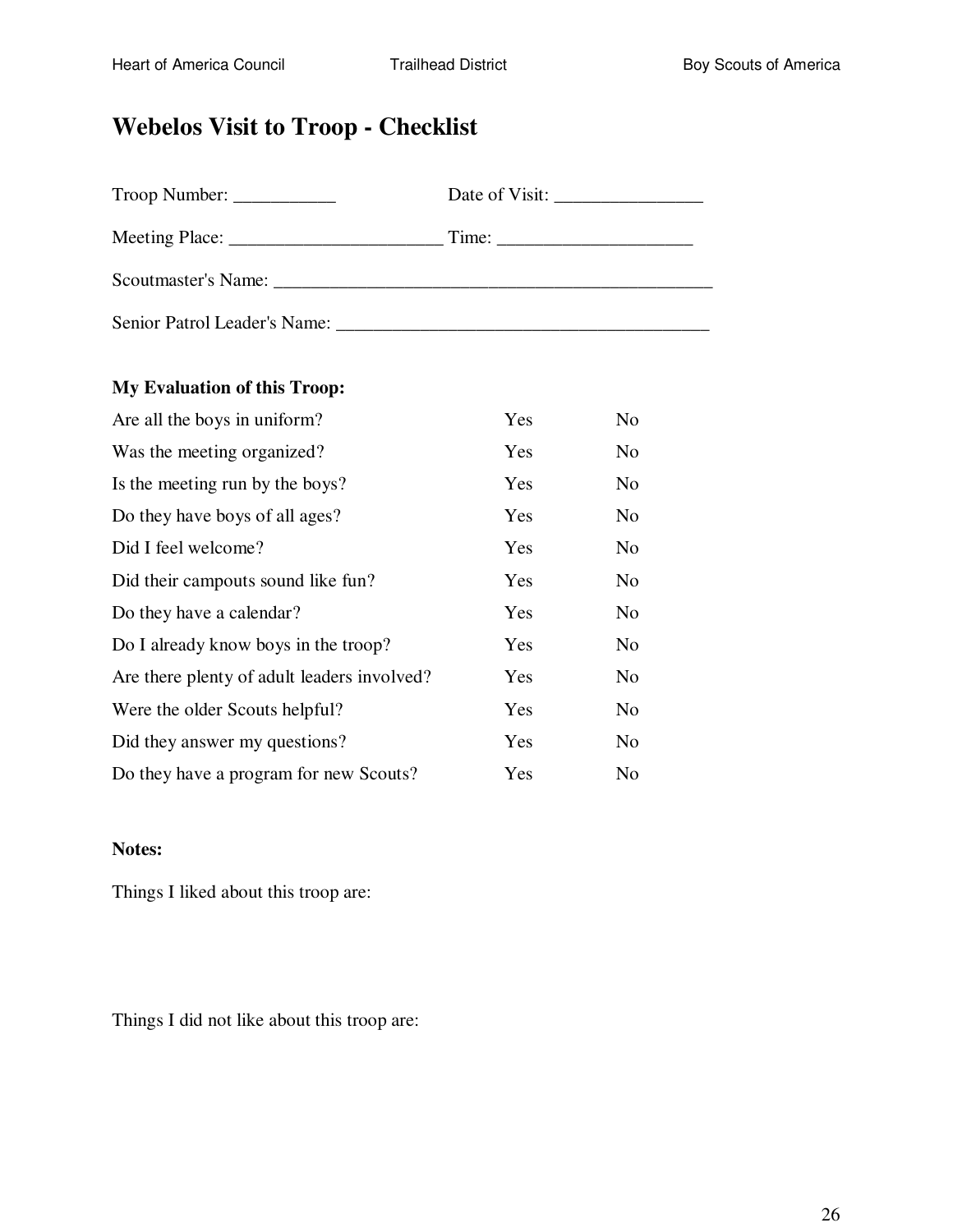## **Adult Visit to Troop - Checklist**

|                                                                                                                                                |     |                | $How Long: ____________$                                  |
|------------------------------------------------------------------------------------------------------------------------------------------------|-----|----------------|-----------------------------------------------------------|
|                                                                                                                                                |     |                |                                                           |
|                                                                                                                                                |     |                |                                                           |
| Meeting Run by: Youth Adults                                                                                                                   |     | Mixed          |                                                           |
| Was the meeting organized?                                                                                                                     |     | Yes            | N <sub>o</sub>                                            |
| Does the troop produce a calendar of events:                                                                                                   |     | Yes            | N <sub>0</sub>                                            |
| Does the program schedule:<br>______ change yearly<br>____ remain similar with different summer camps<br>____ remain similar from year to year |     |                |                                                           |
| What special events does the troop participate in? (i.e. Scouting for Food, Scout Show)                                                        |     |                |                                                           |
|                                                                                                                                                |     |                | <u> 1989 - John Stone, Amerikaansk politiker (* 1989)</u> |
|                                                                                                                                                |     |                |                                                           |
| <b>Leadership Corp:</b>                                                                                                                        |     |                |                                                           |
| Does the troop have an active boy leadership corps?                                                                                            |     | Yes            | N <sub>0</sub>                                            |
| How often do they meet?                                                                                                                        |     |                |                                                           |
|                                                                                                                                                |     |                |                                                           |
| How is the boy leadership decided? Elected by boys                                                                                             |     |                | Appointed by adults                                       |
| How often does the troop hold elections?                                                                                                       |     |                |                                                           |
|                                                                                                                                                |     |                |                                                           |
| <b>Uniforms:</b>                                                                                                                               |     |                |                                                           |
| Were the Scouts in uniform?                                                                                                                    | Yes | N <sub>0</sub> |                                                           |
| Were the adults in uniform?                                                                                                                    | Yes | N <sub>o</sub> |                                                           |
| What are the uniform requirements of the troop? ________________________________                                                               |     |                |                                                           |
|                                                                                                                                                |     |                |                                                           |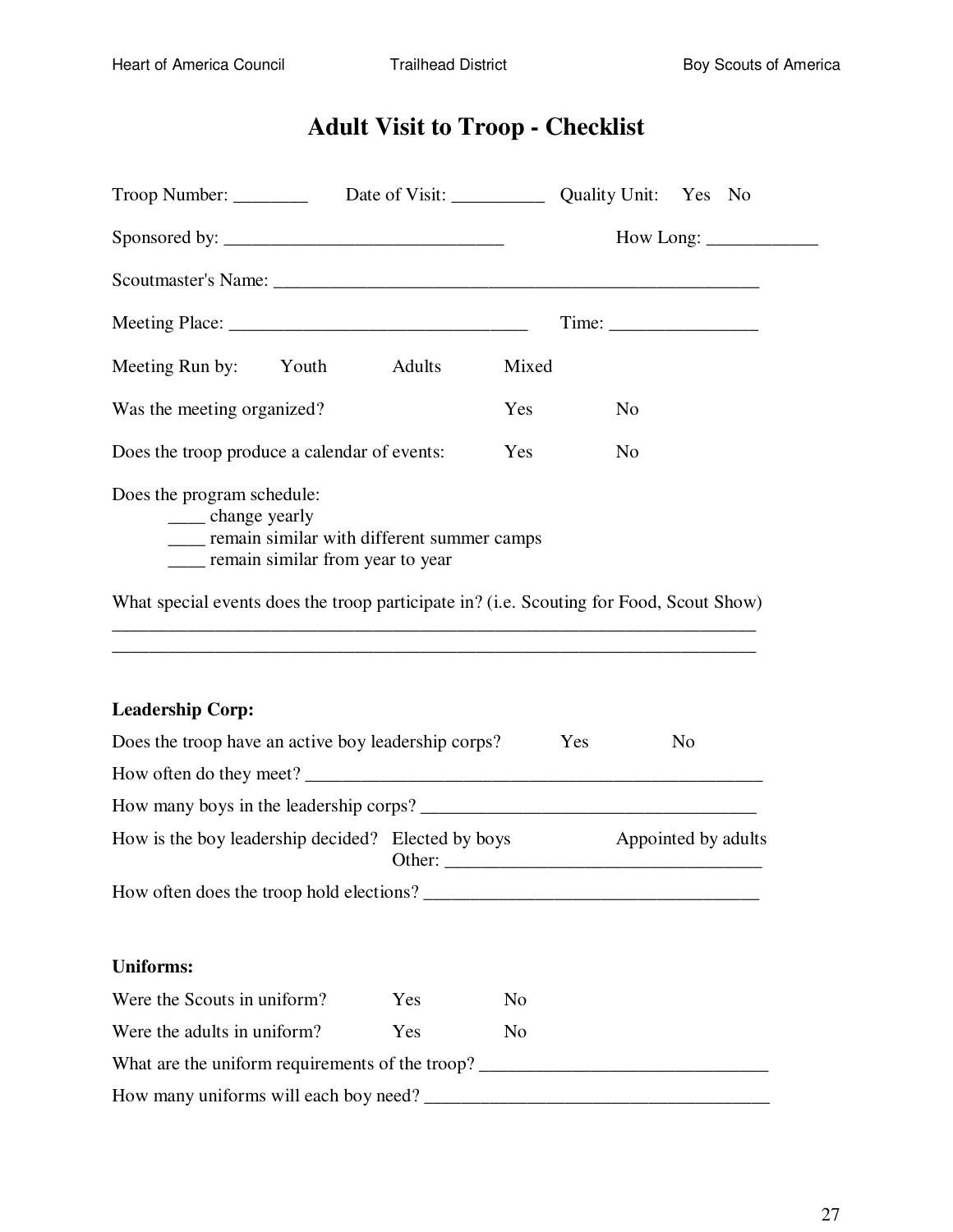## **Camping:**

| How often does the troop camp?                                                                                                                 |                                                                  |                |
|------------------------------------------------------------------------------------------------------------------------------------------------|------------------------------------------------------------------|----------------|
| What type of camping does the troop do? (check all that apply)<br>Summer camp:<br>Alternate<br>$\frac{1}{2}$ Winter camp<br><b>Backpacking</b> | In Council<br>_____ Frequency _______ Jamborees<br>Canoeing      | Out of Council |
| Most popular camp is located:                                                                                                                  |                                                                  |                |
| Do all the boys get to go on all of the outings?                                                                                               |                                                                  |                |
| Are there any age or rank restrictions?                                                                                                        |                                                                  |                |
|                                                                                                                                                | Do campouts have a theme, merit badge or rank requirement focus? | Yes<br>No      |

### **Costs:**

| What are the joining costs?                    |
|------------------------------------------------|
| What are the local troop costs?                |
| Are there additional costs to join the troop?  |
| What fundraisers are available for the scouts? |
| How are scout earnings handled?                |